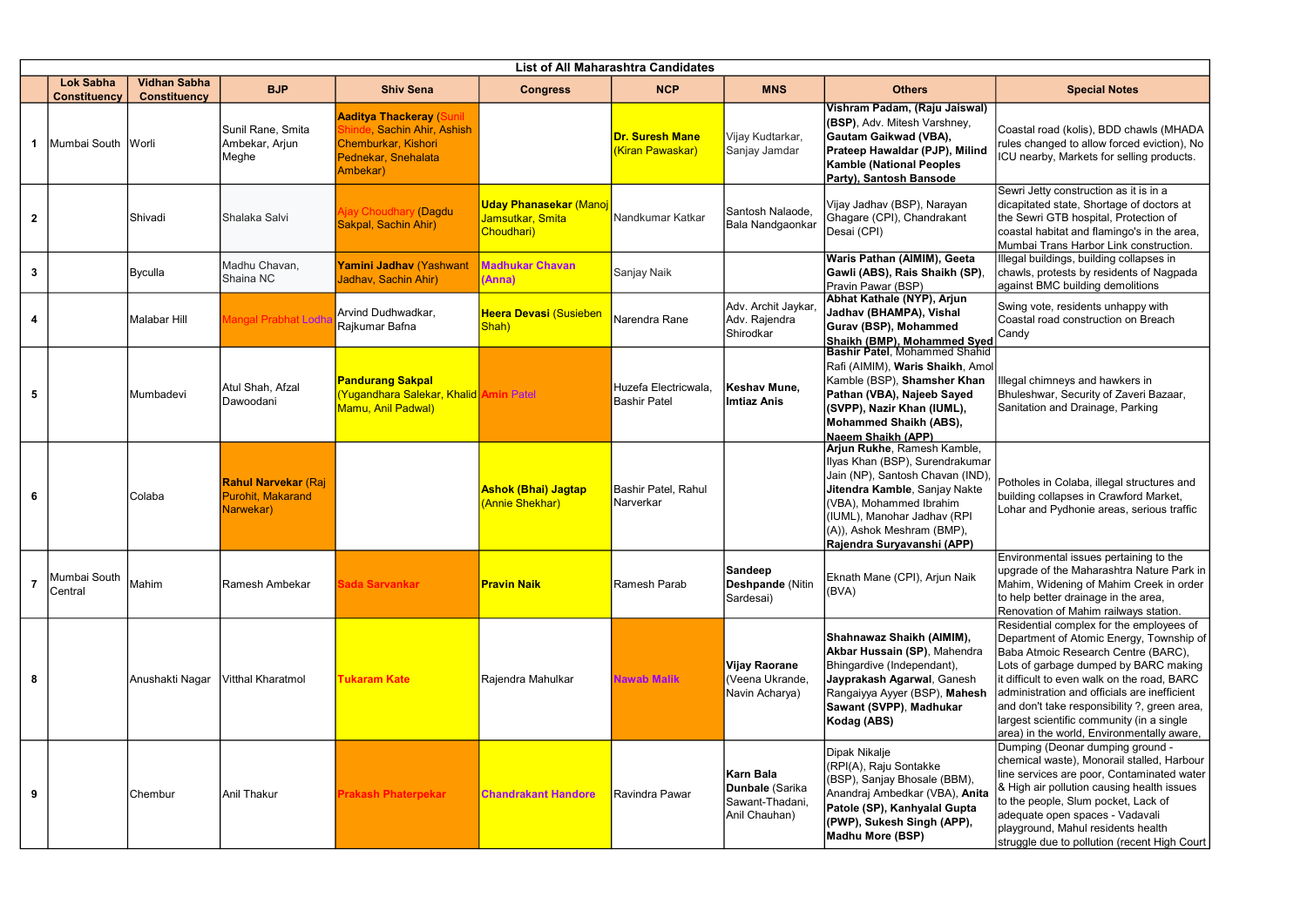| 10 |                         | Dharavi           |                                                                  | <b>Ashish More (Baburao</b><br>Mane, Manohar Raibage)                          | Varsha Gaikwad                                                                                                  |                                                         | Sandeep Kowade                                             | (Vishnu Gaikwad) (BSP), Manoj<br>Sansare (AIMIM), Ravindra<br>Angarkhe (BMP), Ganesh<br>Kadam (Akhil Bharat Hindu<br>Mahasabha) | Beef ban & economic slowdown hit leather<br>industry, lack of adequate open spaces,<br>CRZ rules affecting redevlopment, poor<br>redevelopment of old buildings                                                                              |
|----|-------------------------|-------------------|------------------------------------------------------------------|--------------------------------------------------------------------------------|-----------------------------------------------------------------------------------------------------------------|---------------------------------------------------------|------------------------------------------------------------|---------------------------------------------------------------------------------------------------------------------------------|----------------------------------------------------------------------------------------------------------------------------------------------------------------------------------------------------------------------------------------------|
| 11 |                         | Sion Koliwada     | <b>Capt. R. Tamil</b><br><b>Selvan (Prasad Lad</b><br>Neeta Lad) | Mangesh Satamkar                                                               | <b>Ganesh Yadav</b>                                                                                             |                                                         | Baba Kadam,<br>Vinod Khopkar                               | Anita Gautam (Bharat Shukla)<br>(BSP), Ravindra Angharke<br>(BMP), Ganesh Kadam (ABHM)                                          | Demolition of hutments in Sion Kolivada<br>even though the HC ordered a stay in the<br>matter, flooding and drainage issues as<br>wtinessed during the 2019 monsoons,<br>Potholes, Renovation of Sion Hospital<br>pending after BMC proposal |
| 12 |                         | Wadala            | Kalidas Kolambkar                                                | Shraddha Jadhav, Hemant<br>Doke, Digambar Kandarkar                            | <b>Shivkumar Lad</b>                                                                                            | <b>Pramod Patil</b>                                     | Anand Prabhu                                               | Santosh Tambe (BSP), Laxman<br>Pawar (VBA), Yashwant<br>Waghmare (PBPP), Mohammed<br>Khan (AIMF)                                | Upcoming infrastructure projects such as<br>Integrated Transport Hub, new commercial<br>complex ("new BKC")                                                                                                                                  |
| 13 | Mumbai North<br>Central | <b>Vile Parle</b> | <b>Adv. Parag Alavani</b>                                        | Shashikant Patkar, Vinayak<br>Raut                                             | Jayanti Siroya (Krishna<br>Hegde)                                                                               |                                                         | Jueeli Shende,<br>Shirish Parkar                           |                                                                                                                                 | Water shortage in the area due to technical<br>issues in the pipleline, Lack of connectivity<br>and electricity issues                                                                                                                       |
| 14 |                         | Chandivali        |                                                                  | <b>Dilip Lande, (Santosh</b><br>Singh, Chitra Sangle, Ishwar<br>Devram Tayade) | <b>Adv. Mohd Aarif Naseem</b><br>Khan                                                                           |                                                         | Sumit Bharaskar,<br><b>Dilip Lande</b>                     | S. Annamalai (IND), Kripashankar<br>Singh (IND), Siraj Khan (AAP)                                                               | Water shortage in the area due to technical<br>issues in the pipleline, Lack of connectivity<br>and electricity issues                                                                                                                       |
| 15 |                         | Kurla             | Vijay Kamble                                                     | <b>Mangesh Kudalkar</b>                                                        | <b>Brahmanand Shinde</b>                                                                                        | <b>Milind Kamble</b>                                    | Snehal Jadhav                                              | Ratnakar Dawre (AIMIM), Milind<br>Kamble (IND)                                                                                  | Slum rehabilation, one of Kurla wards was<br>declared the dirtiest ward in Mumbai,<br>heaps of garbage strewn on streets,<br>clogged drains causing pollution of Mithi<br>river, misbehaviour of auto and taxi drivers                       |
| 16 |                         | Kalina            | Amarjeet Singh                                                   | <b>Sanjay Potnis</b>                                                           | <b>George Abraham</b>                                                                                           | Kaptan Malik                                            | <b>Sanjay Turde</b><br>(Chandrakant<br>More)               | Kripashankar Singh (IND)                                                                                                        | Kalina has been having major water issues<br>since early 2017, rising slum population,<br>open drains and major traffic jams,<br>waterlogging every monsoon                                                                                  |
| 17 |                         | Vandre East       | Krishna Parkar                                                   | Vishwanath Mahadeshwar Zeeshan Siddique                                        |                                                                                                                 | Santosh Dhuwali                                         | Shilpa Sarpotdar                                           | Trupti Sawant (IND), Mohammed<br>Qureshi (AIMIM), Rahebar Siraj<br>Khan (IND), Kripashankar Singh                               | Traffic congestion at Bandra Station East<br>extending till BKC                                                                                                                                                                              |
| 18 |                         | Vandre West       | <b>dv. Ashish Shelar</b>                                         | Vilas Chawri                                                                   | <b>Asif Ahmed Jakeriya</b><br>(Sanjeev Kherlal Bagadi,<br>Janardhan Chandrappa<br>Chandurkar, Baba<br>Siddique) | Asif Bhamla                                             | <b>Akhil Chitre</b><br>(Tushar Aphale)                     |                                                                                                                                 | Road encroachment by hawkers                                                                                                                                                                                                                 |
|    | 19   Mumbai North       | Borivali          | <b>Sunil Rane (Vinod</b><br>Tawde)                               | Uttam Prakash Agarwal                                                          | <b>Kumar Khilare (Ashok</b><br>Sutrale, Bhushan Patil,<br>Shashi Prabhu)                                        | Inderpal Singh                                          | Nayan Kadam                                                | Suresh Tike (BSP)                                                                                                               | Encrouchment of Sanjay Gandhi National<br>Park, Pollution and lack of safety of<br>children from leopards                                                                                                                                    |
| 20 |                         | Dahisar           | Manisha Chaudhari                                                | <b>Vinod Ghosalkar</b>                                                         | <b>Arun Sawant (Sheetal</b><br><b>Mhatre, Yogesh Dubey)</b>                                                     | <b>Harish Shetty</b>                                    | Rajesh Yerunkar<br>(Shubha Raul,<br>Deepa Patil)           | Kiran Manjrekar (BSP), Satish<br>Sharnaghat (BSP), Edwin Britto<br>$(\mathsf{JD}(\mathsf{S}))$                                  | Merciless slaightering of mangroves,<br>Growth of slums in the area leading to<br>traffic congestion and pollution, Clean up of<br>Dahisar river                                                                                             |
| 21 |                         | Magathane         | Pravin Darekar,<br>Hemendra Mehta                                | <b>Prakash Surve</b>                                                           | Sachin Sawant                                                                                                   | <b>Manishankar</b><br><b>Chauhan</b> (Sachin<br>Shinde) | Nayan Kadam<br>(Pravin Darekar)                            | <del>סמטווו Rample (סטן ), wacmmura</del><br>Sakat (CPI), Divakar Gondane<br>(BBM)                                              | Metro Construction in Magathane causing<br>traffic disrputions, pollution due to<br>construction                                                                                                                                             |
| 22 |                         | Kandivali East    | <b>Atul Bhatkhalkar</b><br>(Jaiprakash Thakur)                   | Amol Kirtikar                                                                  | <b>Ajanta Yadav (Ramesh</b><br>Thakur)                                                                          | <b>Shrikant Mishra</b>                                  | <b>Hemant Kamble</b><br>(Akhilesh Chaubey,<br>Vinod Pawar) | Harihar Yadav (RPI(A)), Rajesh<br>Save (BSP), Ravi Bansode (BSP)                                                                | Excessive traffic in Bhore junction leading<br>to an increase in noise pollution, Demand<br>for extension of harbor line, Slum<br>rehabilitation is also a mjaor issue as they<br>have encroached upon forest land                           |
| 23 |                         | Charkop           | Yogesh Sagar                                                     | Shubhada Gudekar                                                               | <b>Kalu Budheliya (Bharat</b><br>Parekh)                                                                        | Sandesh Kondvilkar                                      | Deepak Desai                                               | Pradeep Kabare (BVA), Akhilesh<br>Gaud (CPI)                                                                                    | Cutting down of mangroves in Charkop is a<br>major issue, Issues of contaminated<br>drinking water as people were hospitalized<br>due to contamination of BMC water                                                                          |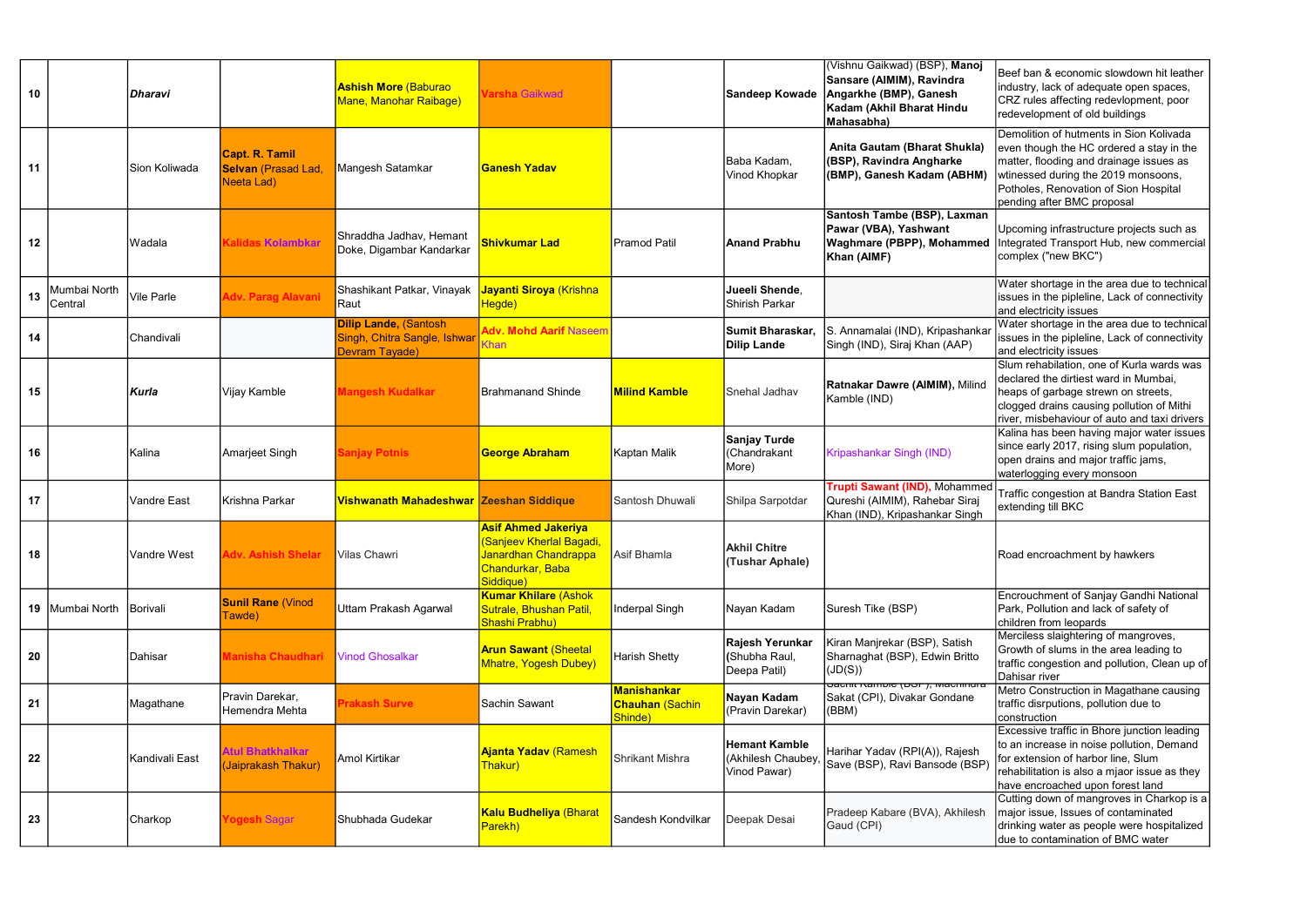| 24 |                       | <b>Malad West</b>                   | <b>Ramesh Singh</b><br><b>Thakur (Ram Barot)</b>                                     | Dr. Vinay Jain, Deepak<br>Pawar                                       | <b>Aslam Shaikh</b>                                                         | Sunil Shinde                                                     | Neela Desai                                        | Cyril D'Souza (IND), Arun Kumar<br>Yadav (PWP), Azimuddin Khan<br>(SP), Gangaram Shantaram<br>(BSP), Meetali Lavate (BSP),<br>Austin Gracious (IND), Sunil Koli | Poor infrastructure                                                                                                                                                                                                                               |
|----|-----------------------|-------------------------------------|--------------------------------------------------------------------------------------|-----------------------------------------------------------------------|-----------------------------------------------------------------------------|------------------------------------------------------------------|----------------------------------------------------|-----------------------------------------------------------------------------------------------------------------------------------------------------------------|---------------------------------------------------------------------------------------------------------------------------------------------------------------------------------------------------------------------------------------------------|
| 25 | Mumbai North<br> East | Mulund                              | <b>Mihir Kotecha</b><br><b>Sardar Tara Singh,</b><br>Neil Somaiya, Kirit<br>Somaiya) | Prabhakar Shinde                                                      | <b>Govind Singh (Charan</b><br>Singh, Adv. Mahadeo<br>Shelar)               | Nandkumar Vaity                                                  | Harshada Rajesh<br>Chavan (Satyawan<br>Dalvi)      |                                                                                                                                                                 | Mulund dumping ground issue, worst traffic<br>congestion on LBS road, voters might be<br>influenced by PMC scandal as Tara<br>Singh's son is connected to the bank                                                                                |
| 26 |                       | Vikhroli                            | <b>Mangesh Sangle</b>                                                                | <b>Sunil Raut (Dattatray Dalvi)</b>                                   | Sandesh Mhatre                                                              | <b>Dhananjay Pisal</b><br>(Sanjay Patil, Pallavi<br><b>Patil</b> | <b>Vinod Shinde</b>                                |                                                                                                                                                                 | Excessive water logging during the 2019<br>Monsoons, Reconstruction of railway<br>tracks                                                                                                                                                          |
| 27 |                       | <b>Bhandup West</b>                 |                                                                                      | <b>Ramesh Korgaonkar</b>                                              | <b>Suresh Koparkar</b><br>(Shyam Sawant)                                    | Lal Bahadur Singh<br>Shivaji Nalawade                            | Sandeep<br>Jalgaonkar (Shishir                     |                                                                                                                                                                 | Traffic congestion and pollution due to<br>excessive construction                                                                                                                                                                                 |
| 28 |                       | <b>Ghatkopar West</b>               | <b>Ram Kadam</b>                                                                     | <b>Sudhir More</b>                                                    | <b>Anand Shukla</b><br><b>Ramgovind Yadav, Janet</b> Yusuf Khan<br>D'Souza) |                                                                  | Dilip Lande                                        |                                                                                                                                                                 | Pollution and traffic congestion due to<br>Metro Line 1 construction, Traffic<br>congestion                                                                                                                                                       |
| 29 |                       | <b>Ghatkopar East</b>               | <b>Parag Shah (Prakash</b><br>Mehta, Pravin<br>Chheda)                               | Jagdish Chaudhury                                                     | Virendra Bakshi,<br>Jogendra Kawade,                                        | <b>Ganesh Chukal</b>                                             | <b>Satish Pawar</b>                                |                                                                                                                                                                 | Slum rehabilitation in Ghatkopar is a major<br>issue, traffic congestion and pollution                                                                                                                                                            |
| 30 |                       | Mankhurd Shivaji<br>Nagar (Govandi) |                                                                                      | <b>Vitthal Lokare (Suresh</b><br>Patil, Shahid Reza Beg)              | Yusuf Abrahani, Syed<br>Ahmad                                               |                                                                  | Appasaheb<br>Wagare                                | bu Azmi (SP), Gautam<br>Sonawane (RPI A), Salim Quresh<br>(AIMIM), Anil Kurhade (VBA),<br>Mukund Kirdat (AAP) Sufiyan                                           | Deonar dumping ground sees the most<br>amout of solid waste dumping in Mumbai<br>causing health problems in citizens, recent  <br>issue of child lifting and mob lynching of                                                                      |
| 31 | Mumbai North<br>West  | Jogeshwari East                     | Ujjwala Modak,<br><b>Bhalchandra Ambure</b>                                          | avindra Waikar                                                        | <b>Sunil Kumre (Rajesh</b><br>Sharma)                                       | Dinkar Tawde                                                     | Sanjay Chitre                                      | Babu Khan (BSP), Vitthal Lad<br>(AAP)                                                                                                                           | Water shortage, solid waste management,<br>slum rehabilitation                                                                                                                                                                                    |
| 32 |                       | Dindoshi                            | Mohit Bharatiya,<br><b>Rajhans Singh</b>                                             | <b>Sunil Prabhu</b>                                                   |                                                                             | <b>Vidya Chavan (Ajit</b><br>Raorane)                            | <b>Arun Surve</b><br>(Shalini Thackeray)           | Hussain Ismail Taj (AIMIM),<br>Raghavprasad Maurya (BSP),<br>Shafique Azmi (SP), Sanjay<br>Sakpal (IND), Javed Ali Admane<br>(PWP), Dilip Tawde (AAP)           | Poor roads, water contamination, lack of<br>street lights and construction of underpass<br>between Dindoshi and Goregaon                                                                                                                          |
| 33 |                       | Goregaon                            | <b>Vidya Thakur</b><br>(Sandeep Patel)                                               | <b>Subhash Desai</b>                                                  | <b>Yuvraj Mohite (Ganesh</b><br>Kamble)                                     |                                                                  | Virendra Jadhav<br>(Sharad Sawant,<br>Dr. Uday C.  | Adv. Mitesh Varshney (IND),<br>Shashank Rao (JU(U))                                                                                                             | Aarey Colony issue (objection to tree<br>cutting by residents)                                                                                                                                                                                    |
| 34 |                       | Versova                             | Dr. Bharati Lavekar<br>(Mohit Khamboj)                                               | Yashodhar Phanse, Rajul<br>Patel, Raju Pednekar,<br>Devendra Amberkar | <b>Baldev Khosa (Baba</b><br>Siddique, Mohsin Haider,<br>Raiees Lashkaria)  |                                                                  |                                                    | Abdul Hamid Shaikh (AIMIM),<br>(IND)                                                                                                                            | Pollution at Versova beach and dumping<br>on the beach, congested roads and major<br>Changez Multani (SP) Rajul Patel   encroachment has led to an increase in<br>traffic, fishermen's unfulfilled demands of<br>diesel subsidy and Versova jetty |
| 35 |                       | Andheri West                        | <b>Ameet Satam</b>                                                                   | Jaywant Parab, Vishnu<br>Korgaonkar                                   | <b>Ashok Jadhav (Raiees</b><br>Lashkaria)                                   |                                                                  | <b>Kishor Rane</b>                                 | Arif Shaikh (AIMIM)                                                                                                                                             | Water logging, frequent power outages,<br>Andheri railway station reconstruction,<br>worst air quality in Mumbai                                                                                                                                  |
| 36 |                       | Andheri East                        | Sunil Yadav                                                                          | <b>Ramesh Latke</b>                                                   | <b>Jagdish Kutty Amin</b><br>(Suresh Shetty)                                |                                                                  |                                                    | Murji Patel (IND)                                                                                                                                               | Water logging, frequent power outages,<br>Andheri railway station reconstruction,<br>worst air quality in Mumbai                                                                                                                                  |
| 37 | Palghar               | Dahanu                              | <b>Paskal Dhanare</b>                                                                | Shankar Nam, Ishwar Dhodi Ramesh Padavle                              |                                                                             | Kashinath Chaudhari<br>Krishna Ghoda                             | Sunil Ebhad (Vijay<br>Vadhiya)                     | <b>Nikole Bhiva (CPM)</b>                                                                                                                                       |                                                                                                                                                                                                                                                   |
| 38 |                       | <b>Vikramgad</b>                    | <b>Dr. Hemant Sawara</b><br>(Chintaman Vanaga)                                       | Prakash Nikam                                                         | <b>Ashok Patil</b>                                                          | <b>Sunil Bhusara</b>                                             | Vaishali Jadhav<br>Bharat Hajare,<br>Prakash Bhoye | Govind Ramchandra (BVA),<br>Ratan Budhar (CPI(M)), Kama<br>Tabale (IND), Arjun Surum (IND),<br>Chintaman Mohondkar(BMP),<br>Mohan Guhe (BSP)                    |                                                                                                                                                                                                                                                   |
| 39 |                       | <b>Palghar</b>                      | Dr. Premchand Gond                                                                   | <b>Sriniwas Vanga (Krushna)</b>                                       | Yogesh Nam                                                                  | Amit Ghoda                                                       | <b>Umesh Govari</b><br>(Jagannath Vartha)          | Manisha Nimkar (BVA),<br>Chandrakant Vartha (CPI(M)),<br>Dileep Dumada, Ashok Shingada                                                                          |                                                                                                                                                                                                                                                   |
| 40 |                       | <b>Boisar</b>                       | Jagdish Dhodi                                                                        | <b>Vilas Tare (Santosh</b><br><mark>Janathe, Kamalakar Dalvi)</mark>  | Bhupendra Madhvi                                                            |                                                                  | <b>Dinkar Wadhan</b><br>(Vasant Ravate)            | <b>Rajesh Patil (VBA)</b>                                                                                                                                       |                                                                                                                                                                                                                                                   |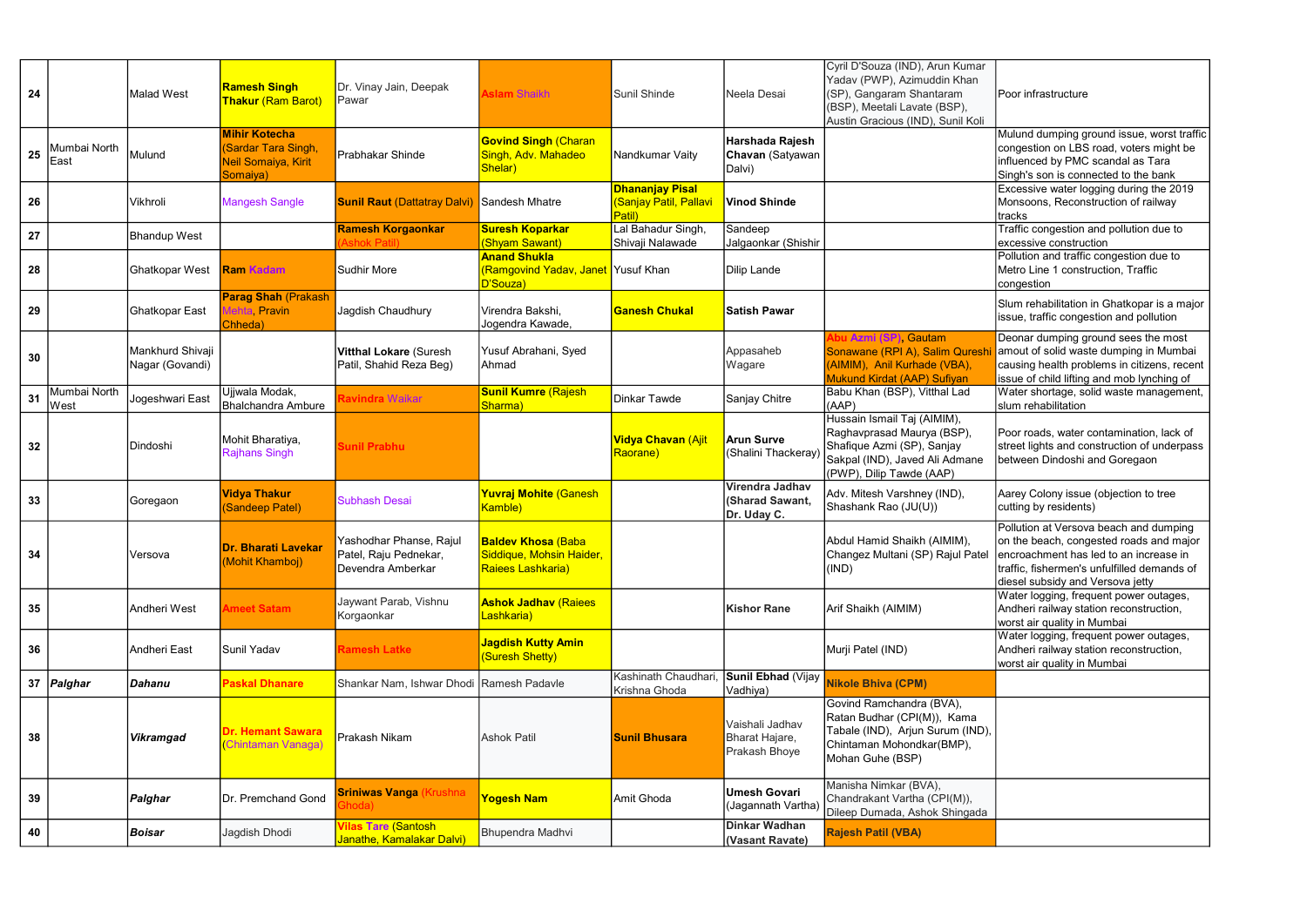| 41 |                  | Nalasopara                            | Rajan Naik                                               | <b>Pradeep Sharma (Shirish</b><br>Chavan)                        | Ashok Pendhari                                                         |                                                          | Vijay Mandavkar,<br><b>Vivek Keluskar</b> | <b>(shitij Thakur (BVA)</b>                                                               |
|----|------------------|---------------------------------------|----------------------------------------------------------|------------------------------------------------------------------|------------------------------------------------------------------------|----------------------------------------------------------|-------------------------------------------|-------------------------------------------------------------------------------------------|
| 42 |                  | Vasai                                 |                                                          | <b>Vijay Patil</b>                                               | Michael Furtado, Jimi<br>Gonsalves                                     |                                                          | <b>Praful Thakur</b><br>(Swapnil Nar)     | Hitendra Thakur (BVA)                                                                     |
| 43 | <b>Nandurbar</b> | Akkalkuwa                             | Nagesh Padavi                                            | <b>Aamshya Padvi</b>                                             | <b>C Padavi</b>                                                        | (Vijaysingh Paradake)                                    | Mamata Valavi                             | Narendrasingh Padavi (IND)                                                                |
| 44 |                  | <b>Shahada</b>                        | jesh Padvi                                               | Suresh Naik                                                      | <b>Padmakar Valvi</b>                                                  | (Rajendrakumar                                           | Kisan Pawar                               | Jaysingh Mali (CPIM)                                                                      |
| 45 |                  | Nandurbar                             | Dr. Vijaykumar Gavit                                     |                                                                  | <b>Udesingh K Padvi</b><br>(Mohan Pawan Singh,<br><b>Kunal Vasave)</b> |                                                          |                                           |                                                                                           |
| 46 |                  | Navapur                               | <b>Bharat Gavit</b><br><b>Kuvarsingh Valvi)</b>          | Jyotsna Gavit                                                    | Shirishkumar Naik                                                      | <b>Sharad Gavit</b>                                      |                                           | Jagan Gavit (PWP)                                                                         |
| 47 |                  | Sakri                                 | <b>Mohan Suryawanshi</b>                                 | Chudaman Pawar                                                   | Dhanaji S Ahire<br>(Yogendra Bhoye)                                    | Dilip Naike                                              | Dipak Bharude                             | <b>Manjula Gavit (IND)</b>                                                                |
| 48 |                  | <b>Shirpur</b>                        | <b>Kashiram Pawara (D)</b><br>Jitendra Thakur)           | Ranjitsinh Pawara                                                | <b>Ranjeet Singh Pawra</b>                                             | Jayvant Padvi                                            |                                           |                                                                                           |
| 49 | Dhule            | Dhule Rural                           | <b>Dnyanjyoti Badane</b><br><b>Patil</b>                 | <b>Sharad Patil</b>                                              | <b>Kunal Patil (Rohidas</b><br>Patil)                                  | Kiran Gulab Patil                                        | Ajay Mali                                 |                                                                                           |
| 50 |                  | Dhule City                            | <b>Anil Gote</b>                                         | <b>Hilal Mali (Subhash Deore)</b>                                |                                                                        | <b>Ranjit Bhosle</b><br><b>Rajvardhan</b><br>Kadambande) | Prachi Kulkarni                           | <b>Faruk Anwar Shah (AIMIM)</b>                                                           |
| 51 |                  | Sindkheda                             | Jaykumar Rawal                                           |                                                                  | Shamkant Raghunath<br>Saner                                            | <b>Sandeep Bedse</b>                                     | Narendra Patil                            |                                                                                           |
| 52 |                  | Malegaon Central <b>Dipali Warule</b> |                                                          |                                                                  | <b>Shaikh Asif Shaikh</b><br><b>Rashid</b>                             |                                                          |                                           | <b>Mohammed Ismail Abdul</b><br>(halique (AIMIM)                                          |
| 53 |                  | Malegaon Outer                        |                                                          | <b>Jadaji Bhuse</b>                                              | <b>Dr. Tushar Shewale</b>                                              |                                                          |                                           |                                                                                           |
| 54 |                  | <b>Baglan</b>                         | <b>ilip Borse</b>                                        |                                                                  |                                                                        | Deepika Chavan                                           |                                           |                                                                                           |
| 55 | Jalgaon          | Jalgaon City                          | <b>iuresh Bhole</b>                                      | Sureshkumar Jain                                                 |                                                                        | <b>Abhishek Patil</b>                                    | Jameel                                    | Shafi Nabi Sheikh (VBA)                                                                   |
| 56 |                  | Jalgaon Rural                         |                                                          | <b>Gulabrao Patil</b>                                            |                                                                        | <b>Pushpa Mahajan</b>                                    | <b>Mukunda Rote</b>                       | Sanjay Baviskar (BSP), Dilip<br>Patil (PWPI)                                              |
|    |                  |                                       | Shirish Chaudhari                                        |                                                                  |                                                                        |                                                          |                                           |                                                                                           |
| 57 |                  | Amalner                               | (Krushibhushan Patil,<br><b>Anil Patil)</b>              |                                                                  |                                                                        | <b>Anil Patil</b>                                        | <b>Anklesh Patil</b>                      | Shravan Vanjari (VBA),<br>Ramkrishna Bansode (BSP)                                        |
| 58 |                  | Erandol / Parola                      |                                                          | <b>Chimanrao Patil (Gulab</b><br>Patil)                          |                                                                        | <b>Dr. Satish Patil</b>                                  |                                           |                                                                                           |
| 59 |                  | Chalisgaon                            | <b>Mangesh Chavhan</b><br>(Unmesh Patil)                 |                                                                  |                                                                        | <b>Rajiv Deshmukh</b>                                    | <b>Rakesh Jadhav</b>                      |                                                                                           |
| 60 |                  | Pachora                               | Dr. Uttam Mahajan                                        | <b>Kishore Patil</b>                                             | Pradiprao Pawar                                                        | <b>Dilip Wagh</b>                                        | <b>Bhausaheb Patil</b>                    | Jadhav Fakira (IND), Mango<br>Pagare (IND), Nilesh Shelar<br>(BMP), More Chandrarao (BSP) |
| 61 | Raver            | Chopda                                | <b>Baviskar Murlidhar</b>                                | Latabai Chandrakant<br><b>Sonawane (Chandrakant</b><br>Sonawane) |                                                                        | <b>Jagdish Walvi</b><br>(Kishor Patil)                   |                                           |                                                                                           |
| 62 |                  | Raver                                 | <b>Haribhau Jawale</b><br>(Shobhatai Patil)              |                                                                  | <b>Shirish Chaudhari (D. K.</b><br>Mahajan)                            |                                                          | Nilesh Amrut<br>Suralkar                  | Shirish Chaudhari (IND)                                                                   |
| 63 |                  | Bhusawal                              | <b>Sanjay Sawkare</b>                                    |                                                                  |                                                                        | <b>Satish Ghule</b><br>(Dhanaji Zalte)                   |                                           |                                                                                           |
| 64 |                  | Jamner                                | Girish Mahajan                                           |                                                                  |                                                                        | <b>Sanjay Garud</b><br>(Digambar Patil)                  | Vijayanand<br>Kulkarni                    |                                                                                           |
| 65 |                  | Muktainagar                           | <b>Rohini Eknath</b><br><b>Khadse (Eknath</b><br>Khadse) |                                                                  |                                                                        | <b>Adv. Ravindra Patil</b>                               | Adv. Ravindra Patil                       | <b>Chandrakant Patil (IND)</b>                                                            |
| 66 |                  | Malkapur                              | <b>Chainsukh Sancheti</b>                                |                                                                  | <b>Rajesh Ekade (Dr. Arvind</b><br>Kolte)                              |                                                          |                                           |                                                                                           |
|    | 67 Buldhana      | <b>Buldhana</b>                       |                                                          | <b>Sanjay Gaikwad (Haribhau</b><br>Shinde)                       | Harshwardhan Sapkal                                                    |                                                          | Sanjay Gaikwad                            |                                                                                           |
| 68 |                  | Chikhali                              | <b>Shweta Mahale</b><br><b>Khabutare</b><br>Wamanaappa)  |                                                                  | <b>Rahul Bondre</b>                                                    |                                                          |                                           |                                                                                           |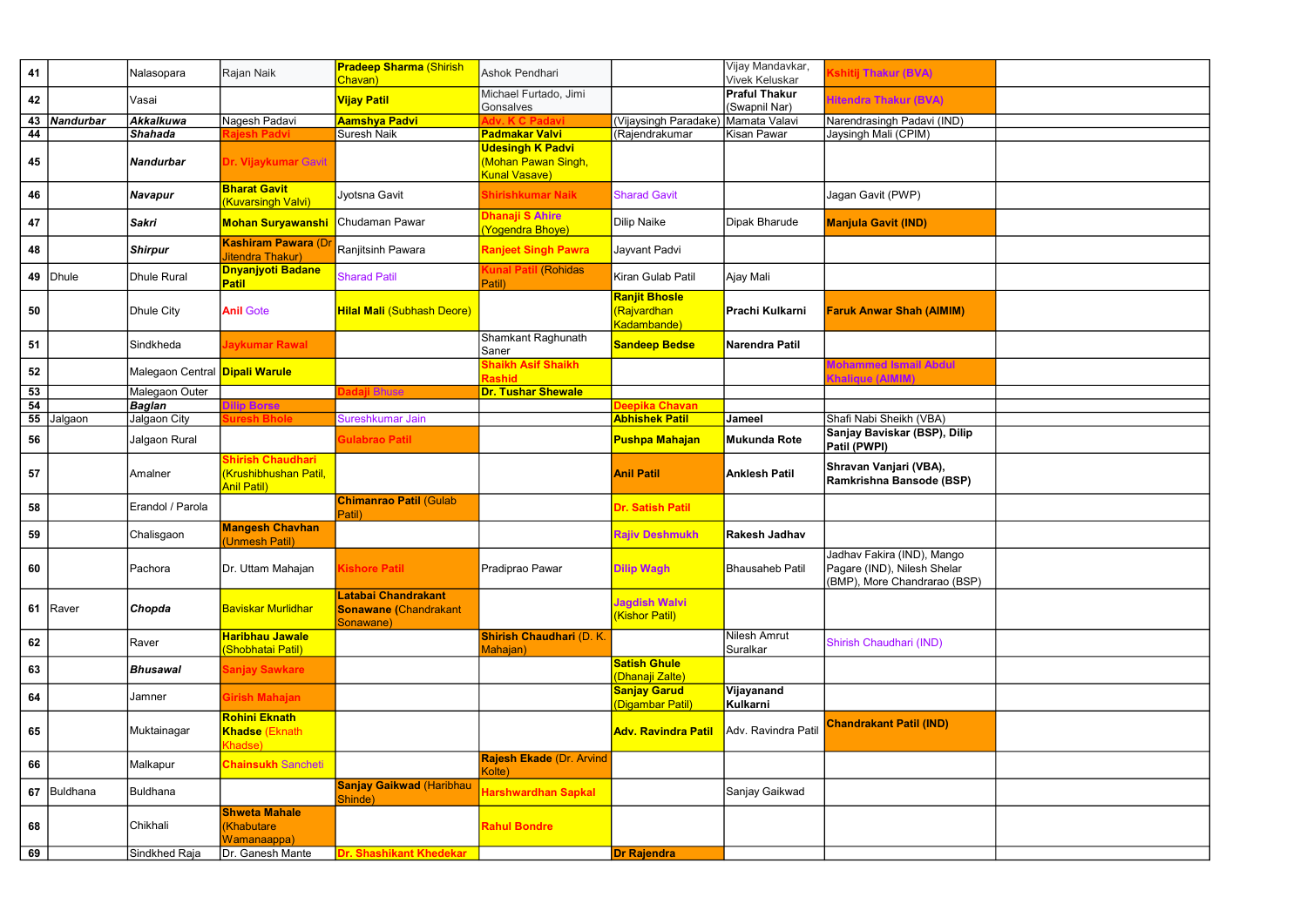| 70              |                 | <b>Mehkar</b>         |                                                                   | Dr. Sanjay Raymulkar    | <b>Anant Wankhede</b>                                                        |                                                          |                                   |                                                                                            |
|-----------------|-----------------|-----------------------|-------------------------------------------------------------------|-------------------------|------------------------------------------------------------------------------|----------------------------------------------------------|-----------------------------------|--------------------------------------------------------------------------------------------|
| 71              |                 |                       | <b>Aakash Phundkar</b>                                            |                         | <b>Dnyaneshwar Ganesh</b>                                                    |                                                          |                                   |                                                                                            |
|                 |                 | Khamgaon              |                                                                   |                         | (Sananda Gokulchand)                                                         |                                                          |                                   |                                                                                            |
| 72              |                 | Jalgaon (Jamod)       | Dr. Sanjay Kute                                                   |                         | <b>Swati Wakekar</b>                                                         |                                                          |                                   | Balasaheb Alias Prasenjit Tayde<br>(BBM), Shaikh Shafi Abdul<br>N.Shaikh (VBA)             |
| 73              | Akola           | Akot                  | <b>Prakash Bharsakale</b>                                         | <b>Laxman Gawande</b>   | <b>Sanjay Bodke (Gangane</b><br>Sudhakar)                                    |                                                          | <b>Adv. Ravindra</b><br>Phate     |                                                                                            |
| 74              |                 | Balapur               |                                                                   | <b>Nitinkumar Tale</b>  | Natiquddin Khatib                                                            | <b>Sangram Gawde</b>                                     |                                   | <b>Baliram Sirskar (BBM)</b>                                                               |
| 75              |                 | Akola West            | <b>Sovardhan Sharma</b>                                           |                         | <b>Sajid Khan Mannan</b>                                                     | Vijay Deshmukh                                           |                                   |                                                                                            |
|                 |                 |                       |                                                                   |                         | Khan (Pathan)                                                                |                                                          |                                   |                                                                                            |
| 76              |                 | <b>Akola East</b>     | <b>Randhir Savarkar</b>                                           |                         | <b>Vivek Paraskar</b>                                                        |                                                          |                                   | <b>Bhade Pandhari (BBM)</b>                                                                |
| 77              |                 | <b>Murtizapur</b>     | <b>Harish Pimpale</b>                                             |                         |                                                                              | <b>Ravikumar Rathi</b><br>(Tukaram Bidkar)               |                                   | Rahul Dongare (BBM)                                                                        |
| 78              |                 | Risod                 | <b>Tulsiram Jadhav</b>                                            | <b>Vishwanath Sanap</b> | <b>Amit Zanak</b>                                                            |                                                          | Dr. Vijaykumar<br><b>Ullamale</b> | Khaja Farid (BSP), Dattarao<br>Dhande (AIMIM), Dilip Jadhao<br>(VBA), Rajesh Ambhore (BVA) |
| 79              | <b>Amravati</b> | Badnera /             |                                                                   | <b>Priti Band</b>       |                                                                              | Sanjay Bhonde                                            |                                   | રavi Rana (I                                                                               |
| 80              |                 | Amravati              | <b>Dr. Sunil Deshmukh</b>                                         |                         | <b>Sulbha Khodke</b>                                                         |                                                          |                                   |                                                                                            |
| $\overline{81}$ |                 | Teosa                 | Nivedita Choudhari                                                | <b>Rajesh Wankhade</b>  | Yashomati Thakur<br>Adv.                                                     |                                                          |                                   |                                                                                            |
| 82              |                 | <b>Daryapur</b>       | <b>Ramesh Bundile</b><br><b>Ramesh Mawaskar</b>                   | <b>Abhijit Adsul</b>    | <b>Balwant Wankhede</b>                                                      |                                                          |                                   |                                                                                            |
| 83              |                 | <b>Melghat</b>        | (Babulal Bhilawekar)                                              |                         | Capt. Tulshiram Kale                                                         | <b>Kewalram Kale</b>                                     |                                   | <b>Rajkumar Patel (PJP)</b>                                                                |
| 84              |                 | Achalpur              | Ashok Bansod                                                      | <b>Sunite Fiske</b>     | <b>Anirudha Deshmukh</b>                                                     |                                                          |                                   | <b>Bachchu Babarao Kadu (PJP)</b><br>(Rajendra Gavai (RPI G))                              |
| 85              | Wardha          | Dhamangaon<br>Railway | <b>Pratap Adasad</b>                                              |                         | Virendra Jagtap                                                              |                                                          |                                   |                                                                                            |
| 86              |                 | Morshi                | <b>Dr. Anil Bonde</b>                                             |                         | <b>Gopal Tantarpale</b>                                                      | Harshvardhan                                             |                                   | <b>Devendra Bhuyar (SWP)</b>                                                               |
| 87              |                 | Arvi                  | <b>Jadarao Keche</b>                                              |                         | <b>Amar Kale</b>                                                             |                                                          |                                   |                                                                                            |
| 88              |                 | Deoli                 | Suresh Waghmare                                                   | <b>Samir Deshmukh</b>   |                                                                              |                                                          |                                   |                                                                                            |
| 89              |                 | Hinganghat            | Samir Kunawar                                                     | <b>Ashok Shinde</b>     | Shekar Shende                                                                | <b>Raju Timande</b>                                      | <b>Atul Vandile</b>               | <b>Pralay Telang</b>                                                                       |
| 90              |                 | Wardha                | <b>Pankai Bhovar</b>                                              |                         | <b>Shekar Shende</b>                                                         |                                                          |                                   | <b>Suresh Deshmukh (IND)</b>                                                               |
| 91              | Ramtek          | Katol                 | <b>Pravin Lohe (Dr</b><br><b>Ashish Deshmukh)</b>                 | Rajendra Harne          | <b>Dinesh Thakre</b>                                                         | <b>Anil Deshmukh</b>                                     |                                   | Rahul Deshmukh                                                                             |
| 92              |                 | Savner                | Dr. Rajiv Potdar                                                  | Vinod Jivtode (Guruji)  | <b>Sunil Kedar</b>                                                           |                                                          |                                   |                                                                                            |
| 93              |                 | Hingna                | <b>Samir Meghe</b><br>(Pandurangji<br>Ghodmare)                   |                         |                                                                              | <b>Vijay Ghodmare</b><br>(Rameshchandra<br><b>Bang</b> ) |                                   |                                                                                            |
| 94              |                 | <b>Umred</b>          | <b>Sudhir Parwe</b>                                               |                         | <b>Raju Parwe</b>                                                            |                                                          |                                   | Manoj Baavnagde Bansod Mokasrao (BSP)                                                      |
| 95              |                 | Kamthi                | <b>Tekchand Sawarkar</b><br>(Chandrashekhar<br><b>Bawankule</b> ) |                         | <b>Suresh Bhoyar</b><br>(Rajendra Mulak)                                     |                                                          |                                   |                                                                                            |
| 96              |                 | Ramtek                | <b>Mallikarjun Reddy</b><br>(Dwaram Reddy)                        | <b>Ashish Jaiswal</b>   | <b>Udaysingh Yadav</b>                                                       |                                                          |                                   | <b>Ashish Jaiswal (IND)</b>                                                                |
|                 | 97 Nagpur       | Nagpur South<br>West  | <b>Devendra Fadnavis</b>                                          | Panju Totwani           | <b>Ashish Deshmukh</b><br>(Prafulla Gudadhe (Patil),<br><b>Vikas Thakre)</b> | Dilip Pankule                                            |                                   | Dr. Rajendra Padole (BSP)                                                                  |
| 98              |                 | Nagpur South          | <b>Mohan Mate</b><br>(Vitthalrao Kohale)                          |                         | <b>Girish Pandav (Satish</b><br>Chaturvedi, Dinanath<br>Padole)              |                                                          |                                   |                                                                                            |
| 99              |                 | Nagpur East           | Krishna Khopde                                                    |                         | <b>Purushottam Hajare</b><br>(Abhijit Wanjari)                               |                                                          |                                   |                                                                                            |
| 100             |                 | Nagpur Central        | <b>Vikas Kumbhare</b>                                             |                         | <b>Rushikesh Shelke</b><br>(Anees Ahmed)                                     |                                                          |                                   |                                                                                            |
| 101             |                 | Nagpur West           | <b>Sudhakar Deshmukh</b>                                          |                         | <b>Vikas Thakre</b>                                                          |                                                          |                                   |                                                                                            |
| 102             |                 | <b>Nagpur North</b>   | <b>Dr. Milind Mane</b>                                            |                         | <b>Dr. Nitin Raut</b>                                                        |                                                          |                                   |                                                                                            |
| 103             | Bhandara -      |                       | <b>Pradeep Padole</b>                                             |                         |                                                                              | <b>Raju Karemore</b>                                     |                                   |                                                                                            |
|                 | Gondiya         | Tumsar                | (Sovinda Waghamare)                                               |                         | <b>Bawankar Fattu</b>                                                        | (Yashwantrao                                             |                                   |                                                                                            |

| e |  |
|---|--|
|   |  |
|   |  |
|   |  |
|   |  |
|   |  |
|   |  |
|   |  |
|   |  |
|   |  |
|   |  |
|   |  |
|   |  |
|   |  |
|   |  |
|   |  |
|   |  |
|   |  |
|   |  |
|   |  |
|   |  |
|   |  |
|   |  |
|   |  |
|   |  |
|   |  |
|   |  |
|   |  |
|   |  |
|   |  |
|   |  |
|   |  |
|   |  |
|   |  |
|   |  |
|   |  |
|   |  |
|   |  |
|   |  |
|   |  |
|   |  |
|   |  |
|   |  |
|   |  |
|   |  |
|   |  |
|   |  |
|   |  |
|   |  |
|   |  |
|   |  |
|   |  |
|   |  |
|   |  |
|   |  |
|   |  |
|   |  |
|   |  |
|   |  |
|   |  |
|   |  |
|   |  |
|   |  |
|   |  |
|   |  |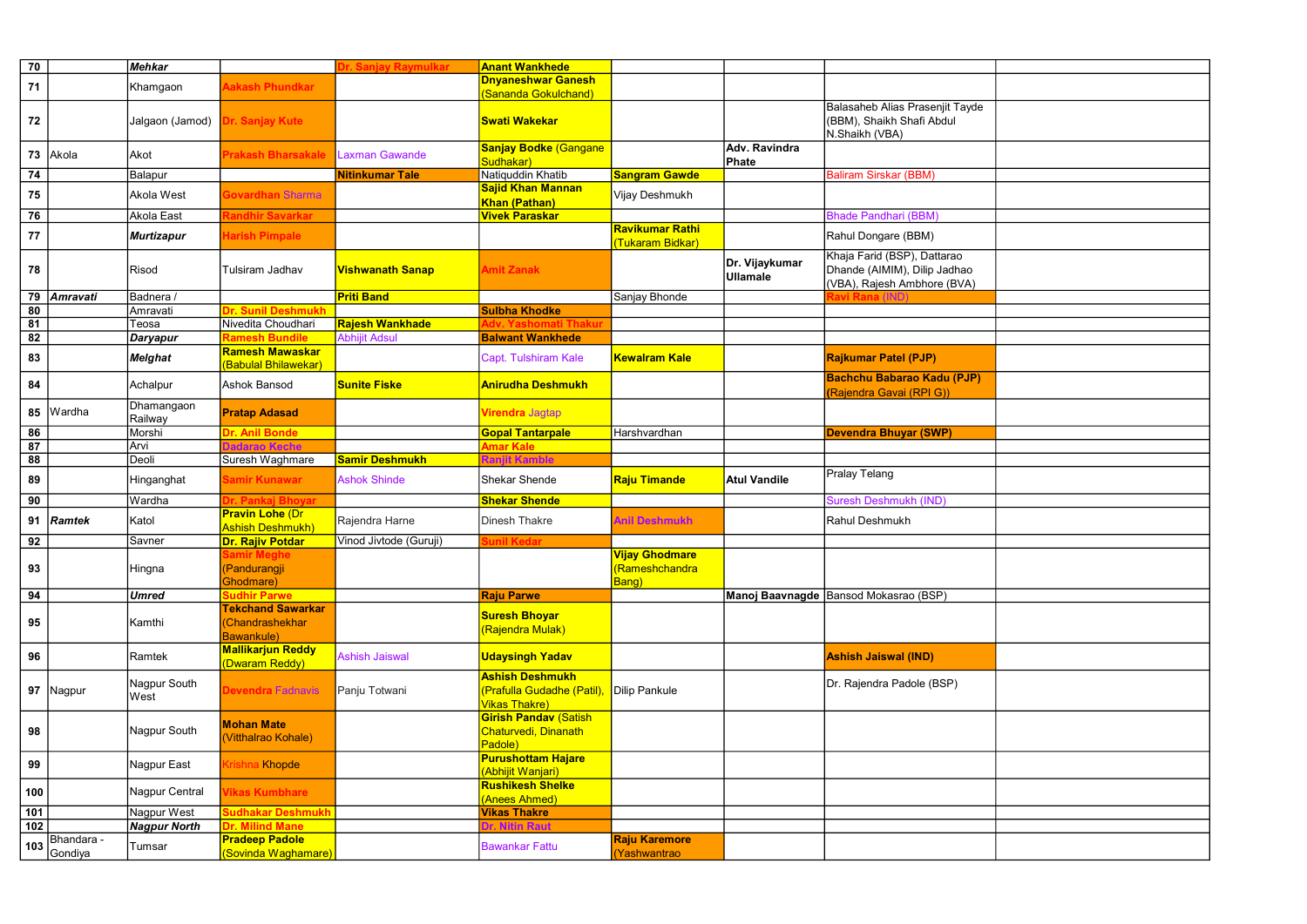| 104               |                               | <b>Bhandara</b> | <b>Arvind Bhaladhare</b><br><mark>(Ramchandra Avsare)</mark> |                                                                                               | <mark>Jaideep Kawade</mark>                                       |                                                                          | Pooja Thavkar                              | Narendra Bhondekar (IND)                                                      |
|-------------------|-------------------------------|-----------------|--------------------------------------------------------------|-----------------------------------------------------------------------------------------------|-------------------------------------------------------------------|--------------------------------------------------------------------------|--------------------------------------------|-------------------------------------------------------------------------------|
| 105               |                               | Sakoli          | <b>Parinay Phuke</b><br>(Kashiwar Lahanu)                    |                                                                                               | <b>Nana Patole</b>                                                |                                                                          |                                            |                                                                               |
| 106               |                               | Arjuni-Morgaon  | Rajkumar Badole                                              |                                                                                               | Manik Ghanade, Rajesh<br>Mulchand                                 | <b>Manohar</b><br><b>Chandrikapure</b>                                   |                                            |                                                                               |
| 107               |                               | Tirora          | ijay Rahangdale                                              |                                                                                               | <b>Radhelal Patle</b>                                             |                                                                          |                                            | Bansod Waman (IND)                                                            |
| 108               |                               | Gondiya         | Gopaldas Agarwal                                             |                                                                                               | <b>Amar Varade</b>                                                |                                                                          |                                            | <b>Vinod Agarwal (IND)</b>                                                    |
| 109               | Gadchiroli -<br><b>Chimur</b> | <b>Amgaon</b>   | <b>Sanjay Puram</b>                                          |                                                                                               | <b>Sahasram Karote</b><br>(Ramrtanbapu Raut)                      |                                                                          |                                            | Arvind Sandekar (VBA)                                                         |
| 110               |                               | <b>Armori</b>   | <b>Crushna Gajbe</b>                                         |                                                                                               | <b>Anandrao Gedam</b>                                             |                                                                          |                                            |                                                                               |
| 111               |                               | Gadchiroli      | Dr. Deorao Holi                                              |                                                                                               | Dr. Chanda Kodawate<br>(Dr. Namdeo Usendi)                        | Bhagyashri<br>Dharamraobaba                                              |                                            |                                                                               |
| $112$             |                               | Aheri           | <b>Amrish Atram</b>                                          |                                                                                               | <b>Dipak Atram</b>                                                | <b>Dharamraobaba</b>                                                     |                                            | Lalsu Nagoti (VBA)                                                            |
| 113               |                               | Brahmapuri      | <b>Atul Deshkar</b>                                          | <b>Sandeep Gaddamwar</b>                                                                      | Vijay Wadettiwar                                                  |                                                                          |                                            | Adv.Paromita Goswami (AAP),<br>Chandralala Meshram (VBA)                      |
| 114               |                               | Chimur          | <b>Sirtikumar (Bunty)</b><br><b>Bhangdiya</b>                |                                                                                               | <b>Satish Varjurakar</b>                                          |                                                                          |                                            | Arvind Sandekar (VBA)                                                         |
| 115               | Chandrapur                    | Rajura          | <b>Adv. Sanjay Dhote</b>                                     |                                                                                               |                                                                   |                                                                          | Mahaling                                   |                                                                               |
| $\frac{116}{116}$ |                               | Chandrapur      | <b>Vana Shyamkule</b>                                        |                                                                                               | <b>Mahesh Mendhe</b>                                              |                                                                          |                                            | <b>Kishor Jorgewar (IND)</b>                                                  |
| 117               |                               | Ballarpur       | Sudhir Mungantiwar                                           |                                                                                               | <b>Dr. Vishwas Zade</b><br>(Ghanshyam                             |                                                                          |                                            |                                                                               |
| 118               |                               | Warora          |                                                              | <b>Sanjay Deotale</b>                                                                         | <b>Pratibha Suresh</b><br><b>Dhanorkar</b>                        |                                                                          | Ramesh Rajurkar                            | Adv. Amod Bavane (VBA)                                                        |
| 119               |                               | Wani            | Sanjiv Reddy<br><b>Bodkurwar</b>                             | Ramchandra Nandekar                                                                           | Vamanrao B Kasawar                                                |                                                                          | Raju Umbarkar                              |                                                                               |
| 120               |                               | Arni            | <b>Dr. Sandeep Dhurve</b><br>(Raju Todsam)                   |                                                                                               | <b>Adv. Shivajirao S Moghe</b>                                    |                                                                          |                                            |                                                                               |
| 121               | Yavatmal -<br>Washim          | Washim          | Lakhan Malik                                                 | Shashikant Pendharkar                                                                         | <b>Rajani Rathod</b>                                              |                                                                          |                                            |                                                                               |
| 122               |                               | Karanja         | . Rajendra Patni                                             |                                                                                               |                                                                   | <b>Prakash Dahake</b>                                                    | Dr. Subhash                                | Punjani Mo.Yusuf (BBM)                                                        |
| 123               |                               | Ralegaon        | <b>shok Uikey</b>                                            |                                                                                               | <b>Prof. Vasant Purke</b>                                         |                                                                          |                                            | Madhav Kohale (VBA)                                                           |
| 124               |                               | Yavatmal        | Madan Yerawar                                                | Santosh Dhavale                                                                               | <b>Anil (Balasaheb)</b><br><b>Mangrulkar</b>                      |                                                                          |                                            |                                                                               |
| 125               |                               | Digras          |                                                              | <b>Sanjay Rathod</b>                                                                          |                                                                   | <b>Mohammed Tariq M</b><br><b>Shami</b>                                  |                                            |                                                                               |
| 126               |                               | Pusad           | <b>Nilay Naik</b>                                            | Abaji Deosarkar                                                                               |                                                                   | <b>Indranil Naik</b>                                                     | <b>Abhay Gadam</b>                         | Adv. Savita Adhao (BSP),<br>Dnyaneshwar Bele (VBA),<br>Namdevrao Ingale (API) |
|                   | 127 Hingoli                   | <b>Umarkhed</b> | <b>Namdev Sasane</b><br>(Rajendra                            |                                                                                               | <b>Vijay Y Khadse</b>                                             |                                                                          | Ramrao<br>Wankhede                         |                                                                               |
| $128$             |                               | Kinwat          | <b>Bhimrao Keram</b>                                         |                                                                                               |                                                                   | <b>Pradeep Naik</b>                                                      | <b>Vinod Patil</b>                         |                                                                               |
| 129               |                               | Hadgaon         |                                                              | Nagesh Patil Ashtikar                                                                         | Jawalgaonkar Madhavrao<br>Nivruttirao Patil,<br>(Madhavrao Pawar) |                                                                          |                                            | Bhimrao Keram (IND)                                                           |
| 130               |                               | Basmath         |                                                              | Jayprakash Mundada                                                                            | Abdul Hafeez Abdul<br>Raheman                                     | <b>Chandrakant alias</b><br>Rajubhaiya<br><b>Navghare</b><br>(Jaiprakash |                                            |                                                                               |
| 131               |                               | Kalamnuri       |                                                              | <b>Santosh Bangar (Gajanan</b><br>Ghuge)                                                      | <b>Santosh Tarfe (Rajiv</b><br>Satav)                             |                                                                          |                                            |                                                                               |
| 132               |                               | Hingoli         | 'anaji Mutkule                                               |                                                                                               | <b>Bhaurao Patil</b>                                              |                                                                          |                                            |                                                                               |
|                   | 133   Nanded                  | Bhokar          | <b>Bapusaheb</b><br>Gorthekar                                | <b>Baban Barse</b>                                                                            | <b>Ashok Chavan (Ameeta</b><br>Chavan).                           | Dharmrao Deshmukh                                                        |                                            | Bapurao Gajbhare (BSP)                                                        |
| 134               |                               | Nanded North    | Ramrao Pandhare                                              | <b>Balaji Kalyankar (Suhan</b><br>Khande, Milind Deshmukh,<br><b>Anusaya Prakash Khedkar)</b> | D.P. Sawant                                                       | Sunil Kadam                                                              | Gangadhar<br>Fugare (Adv. Dilip<br>Thakur) | Abdul Habeed Abdul Raheem<br>(AIMIM)                                          |
| 135               |                               | Nanded South    | <b>Dilip Kandkurte</b>                                       | <b>Rajshri Hemant Patil</b>                                                                   | <b>Mohanrao Hambarde</b>                                          |                                                                          |                                            |                                                                               |
| $\overline{136}$  |                               | Naigaon         | <b>Rajesh Pawar</b>                                          |                                                                                               | <b>Vasantrao Chavan</b>                                           |                                                                          |                                            |                                                                               |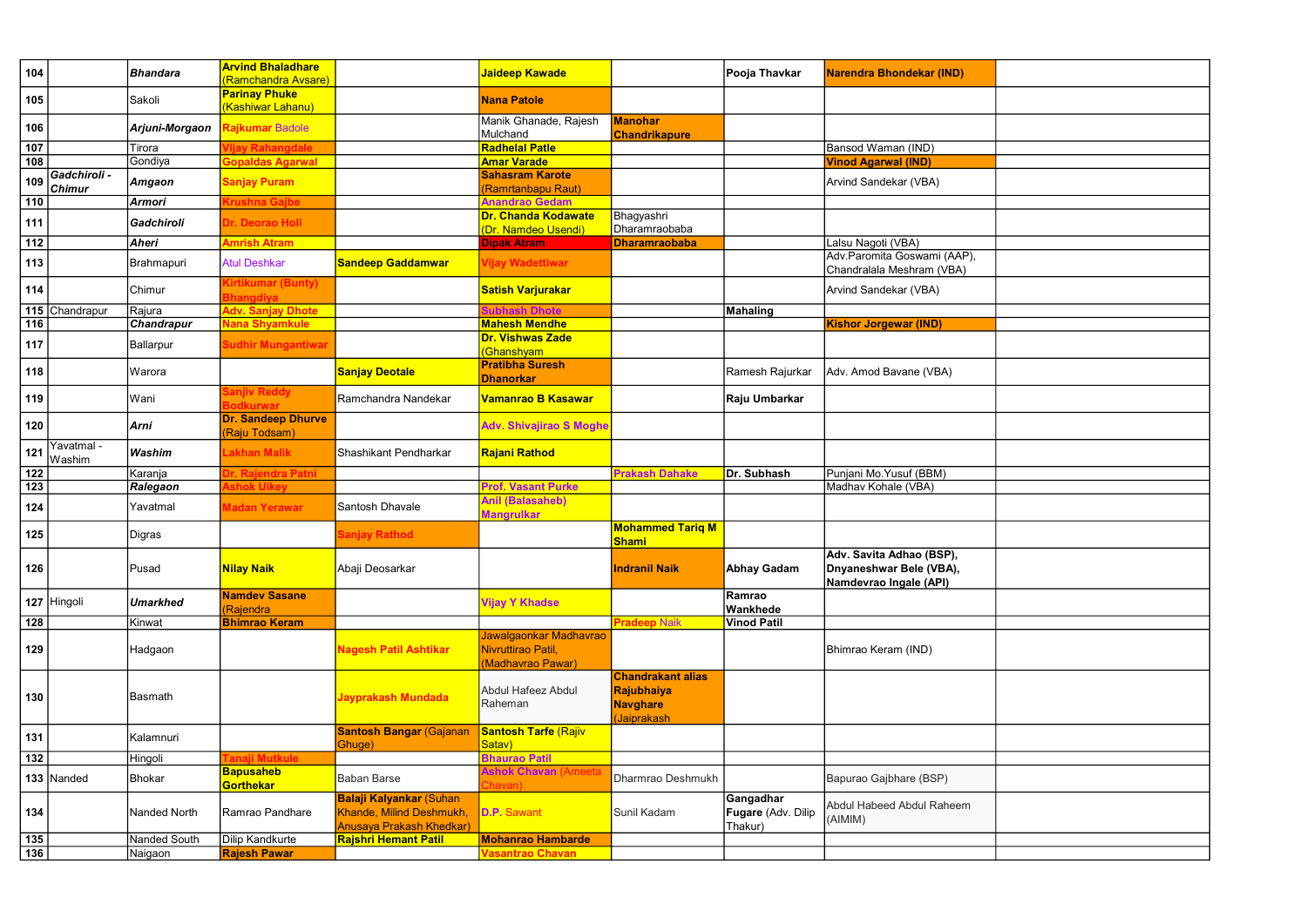| $\boxed{137}$    |                               | $\vert$ Deglur                                    |                                           | <b>Subhash Sabne</b>                             | <b>Raosaheb Antapurkar</b>                                  |                                                                        |                                                       |                                                                                                                     |
|------------------|-------------------------------|---------------------------------------------------|-------------------------------------------|--------------------------------------------------|-------------------------------------------------------------|------------------------------------------------------------------------|-------------------------------------------------------|---------------------------------------------------------------------------------------------------------------------|
| $\overline{138}$ |                               | Mukhed                                            | r. Tushar Rathod                          |                                                  | <b>Bhausaheb Patil</b>                                      |                                                                        |                                                       |                                                                                                                     |
|                  | 139 Parbhani                  | Jintur                                            | <b>Meghana Bordikar</b>                   |                                                  |                                                             | <b>Vijay Bhambale</b>                                                  |                                                       | Ankush Rathod (CPI),<br>Ghansawadh Sahaduji (BSP),<br><b>Manohar Akle (VBA)</b>                                     |
| 140              |                               | Parbhani                                          |                                           | Dr. Rahul Patil (Sanjay<br>Jadhav)               | <mark> Raviraj Deshmukh</mark>                              |                                                                        | <b>Sachin Patil</b>                                   | Ali Khan Moin Khan (AIMIM),<br>Prathiba Meshram (BSP), Syad<br>Khalad Syad Sahebjan (AIMIM),<br>Vikhar Ahemad (IND) |
| 141              |                               | Gangakhed                                         |                                           | <b>Vishal Kadam</b>                              |                                                             | Madhusudan Kendr                                                       |                                                       | <b>Ratnakar Gutte (RHSP)</b>                                                                                        |
| 142              |                               | Pathri                                            |                                           | <b>Mira Renge</b>                                | <b>Suresh Warpudkar</b>                                     |                                                                        |                                                       | <b>Mohan Phad (RPI A)</b>                                                                                           |
| 143              |                               | Partur                                            | <b>Jabanrao Lonikar</b><br><b>Yadav)</b>  |                                                  | <b>Sureshkumar K</b><br><mark>Jethaliya</mark>              |                                                                        | <b>Prakash Solanki</b>                                |                                                                                                                     |
| 144              |                               | Ghansawangi                                       | Vitthalrao Kharat                         | Dr. Hikmat Dada Udhan                            |                                                             | ajeshbhaiya Tope                                                       |                                                       |                                                                                                                     |
| 145              | Jalna                         | Jalna                                             | <b>Aravind Chavan</b>                     | Arjun Khotkar                                    | <b>Kailas Gorantyal</b>                                     |                                                                        |                                                       |                                                                                                                     |
| 146              |                               | <b>Badnapur</b>                                   | <b>Kuche Narayan</b><br><b>Tilakchand</b> | <b>Santosh Sambre</b>                            |                                                             | <b>Bablu Chaudhari</b>                                                 | Rajendra Bhosle                                       |                                                                                                                     |
| 147              |                               | Bhokardan                                         | <b>Santosh Raosaheb</b><br><b>Danve</b>   | Rameshrao Gavhad                                 |                                                             | <b>Chandrakant</b><br><b>Danave</b>                                    |                                                       |                                                                                                                     |
| 148              |                               | Sillod / Shillod                                  | Pandurang Bankar                          | <b>Nodul Sattar Abdul Nabi</b>                   | <b>Khaisar Azad</b>                                         |                                                                        |                                                       |                                                                                                                     |
| 149              |                               | Phulambri                                         | arribhau Bagde                            |                                                  | Dr. Kalyan Kale                                             | Anuradhatai Chavan                                                     | <b>Amar Deshmukh</b>                                  |                                                                                                                     |
| 150              |                               | Paithan /<br>Parthane                             | Vinayak Hiwale                            | <b>Sandipanrao Bhumare</b>                       |                                                             | <b>Dattatray Gorde</b><br>(Sanjay Waghchaure)                          | Sunil Shinde                                          |                                                                                                                     |
| 151              | Aurangabad /<br>Sambhajinagar | Kannad                                            | Dr Sanjay Gavhane                         | <b>Udaysingh Rajput</b><br>(Harshvardhan Jadhav) | Namdev Pawar,<br><b>Bharatsingh Rajput</b>                  | <b>Santosh Kolhe</b><br>(Sanjay Waghchaure,<br><b>Udaysing Rajput)</b> |                                                       |                                                                                                                     |
| 152              |                               | Aurangabad<br>Central                             | Kishanchand Tanwani Pradeep Jaiswal       |                                                  |                                                             | <b>Abdul Qadeer Ameer</b><br><b>Sayed (Vinod Patil)</b>                |                                                       | <b>Sayed Jalil</b><br>(AIMIM), Jaiswak Shivnarayan                                                                  |
| 153              |                               | Aurangabad<br>West/<br>Aurangabad<br><b>South</b> | Madhukar Sawant                           | Sanjay Shirsat                                   | <b>Ramesh Gaikwad</b><br>(Chandrabhan Parkhe)               |                                                                        |                                                       | Gangadhar Gade (PREP)                                                                                               |
| 154              |                               | Aurangabad East                                   | <b>Atul Save</b>                          |                                                  | <b>Shaikh Samad Shaikh</b><br><b>Madan (Rajendra Darda)</b> |                                                                        |                                                       | Dr. Abdul Gaffar Quadri<br>(AIMIM), Subhash Zambad (IND)                                                            |
| 155              |                               | Gangapur                                          | ıshant Bamb                               | Ambadas Danve                                    | Shobhatai Khorse                                            | <b>Annasaheb Mane</b>                                                  |                                                       |                                                                                                                     |
| 156              |                               | Vaijapur                                          | Eknath Jadhav                             | <b>Ramesh Bornane</b><br>(Rangnath Wani)         | Dineshbhau Pardeshi                                         | <b>Abhay Patil</b><br>(Bhausaheb                                       | <b>Santosh Jadhav</b>                                 | Prabhakar Pagare (BSP)                                                                                              |
|                  | 157 Dindori                   | Nandgaon                                          | Advay Hiray                               | <b>Suhas Kande</b>                               | Anilkumar Aher                                              | Pankaj Bhujbal                                                         |                                                       | Jagannath Dhartak (RPI (A)),<br>Vishal Vadghule (AAP)                                                               |
| 158              |                               | Kalvan                                            | Yashwant Gavali                           | <b>Mohan Gangurde</b>                            |                                                             | <b>Nitin Pawar</b>                                                     |                                                       | Jiva Gavit (CPI (M))                                                                                                |
| 159              |                               | Chandvad                                          | Dr. Rahul Aher                            |                                                  | <b>Shirishkumar Kotwal</b>                                  | Uttam Bhalegaon,<br>Krushnarao Desai                                   |                                                       | Dr.Atmaram Kumbharde (IND)                                                                                          |
| 160              |                               | Yewla                                             |                                           | Sambhaji Pawar                                   |                                                             | <b>Chhagan</b> Bhuibal                                                 |                                                       |                                                                                                                     |
| 161              |                               | Niphad                                            | Vaikunt Patil                             | <b>Anil Kadam</b>                                |                                                             | <b>Dilip Bankar</b>                                                    |                                                       |                                                                                                                     |
| $162$            |                               | <b>Dindori</b>                                    |                                           | <b>Dhanraj Mahale</b>                            | Ramdas Charoskar                                            | <b>Narhari Zirwal</b>                                                  |                                                       |                                                                                                                     |
|                  | 163 Nashik                    | Sinnar                                            |                                           | <mark>Rajabhau (Parag) Waje</mark>               |                                                             | <b>Manikrao Kokate</b>                                                 |                                                       |                                                                                                                     |
| 164              |                               | Nashik East                                       | <b>Rahul Dhikale</b>                      | Chandrakant (Raju Anna)<br>Lavte                 | <b>Ganesh Sukhdev</b>                                       |                                                                        | <b>Ballasaheb</b><br>Sanap, (Adv.<br>Dhikale Uttamrao |                                                                                                                     |
| 165              |                               | Nashik Central                                    | <b>Devyani Farande</b><br>(Vasant Gite)   | Ajay Boraste                                     | <b>Shahu Khaire</b>                                         | Vinayak Khaire                                                         | <b>Nitin Bhosle</b><br>(Vasantrao Gite)               |                                                                                                                     |
| 166              |                               | Nashik West                                       | Seema Hire                                | Vilas Shinde                                     | Dashrath Patil                                              | Shivaji Chumbhale                                                      | <b>Dilip Dateer (Nitin</b><br>Bhosle)                 | D. L. Karad (CPI(M)), D. G.<br>Suryawanshi (IND), Arun Kale                                                         |
| 167              |                               | Deolali                                           | Sadafule<br>Dayaram (Baba)                | <b>Yogesh Gholap</b>                             | Prataprao Kamble                                            | <b>Saroj Ahire</b>                                                     | <b>Siddhant Laxman</b><br><b>Mandale</b>              |                                                                                                                     |
| 168              |                               | lgatpuri                                          |                                           | <b>Nirmala Gavit (Zhole</b><br>Shankar)          | <b>Hiraman Khoskar</b>                                      |                                                                        | <b>Yogesh Shevre</b>                                  |                                                                                                                     |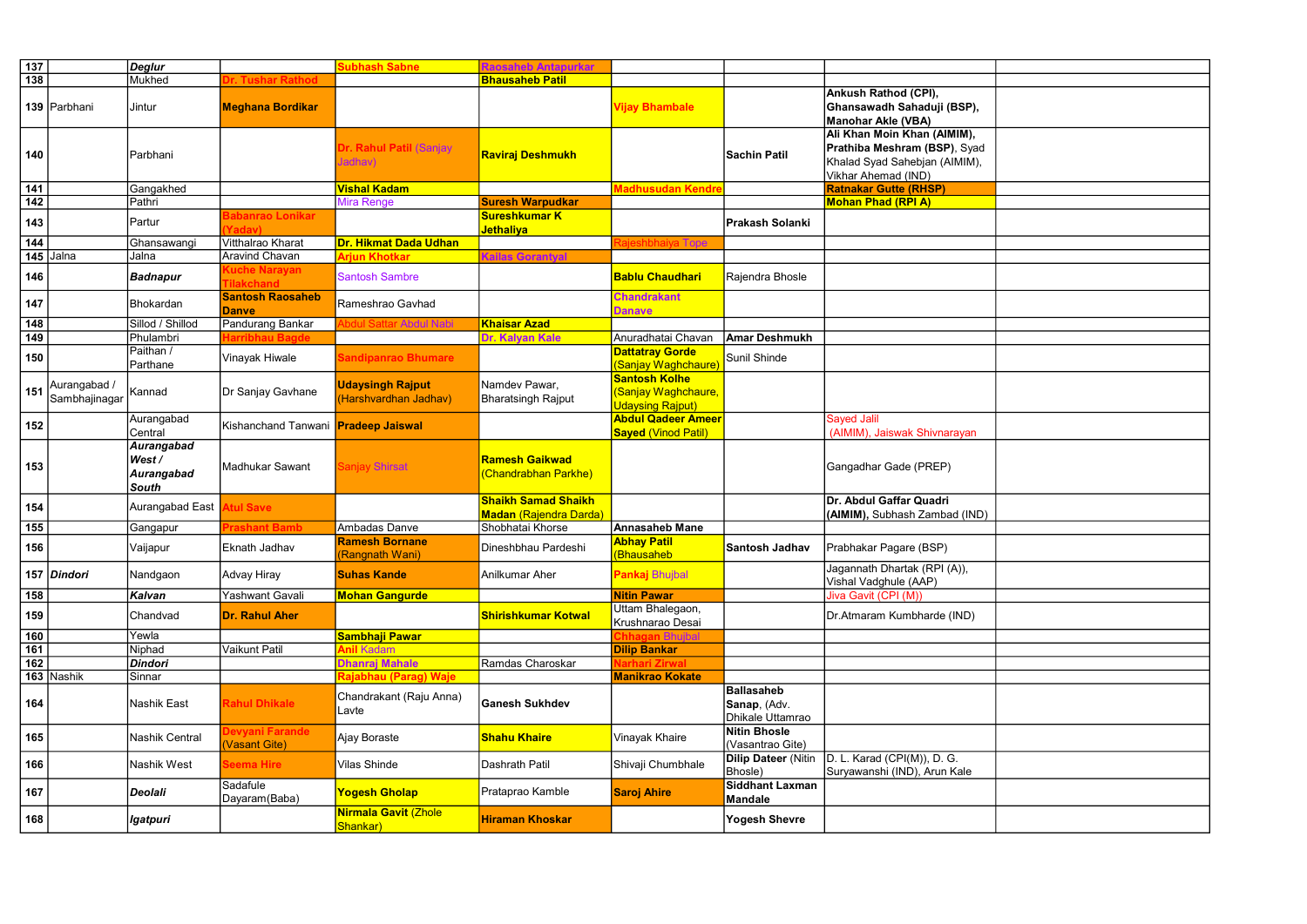|     | 169   Bhiwandi | <b>Bhiwandi Rural</b> | Shantaram Patil,<br>Vishnu Savara                   | <b>Shantaram More</b>                                                                  | Sachin Shingda                                                      | Mahadeo Ghatal                             | Shubhangi Govari                               | Tukaram More (BSP), Rajesh<br>Dumada (BVA), Balkrishna Wagh<br>(CPI), Ananta Dalvi (IND),<br>Prabhakar Waghe (BSP) |
|-----|----------------|-----------------------|-----------------------------------------------------|----------------------------------------------------------------------------------------|---------------------------------------------------------------------|--------------------------------------------|------------------------------------------------|--------------------------------------------------------------------------------------------------------------------|
| 170 |                | <b>Shahapur</b>       | Ashok Irnak                                         | <b>Pandurang Barola</b>                                                                | Padmakar Kewari                                                     | <b>Daulat Daroda</b><br>(Pandurang Barora) | Dnyaneshwar<br>Talpade                         | Suresh Tandel (CPI(M)), Mahadu<br>Ghute (BSP), Sitaram Roj                                                         |
| 171 |                | <b>Bhiwandi West</b>  | Mahesh Chaugule                                     | Manoj Katekar, Suresh<br>Mhatre                                                        | <b>Shoeb (Guddu)</b><br><b>Ashfaque (Javed Mohd.</b><br>Dalavi)     | <b>Abdul Momin</b>                         | Nagesh Mukadam                                 | Sheikh Jaki Abdul Rashid Sheikh<br>(AIMIM), Abdu Momin (SP),<br>Sainath Pawar (IND)                                |
| 172 |                | <b>Bhiwandi East</b>  | Santosh Shetty                                      | <b>Rupesh Mhatre</b>                                                                   | <b>Santosh Shetty (Ansari</b><br>Mo. Fajil, Hussain N.H.<br>Saiyad) |                                            | <b>Manoj Gudwe</b>                             | <b>Rais Shaikh (SP)</b>                                                                                            |
| 173 |                | Kalyan West           |                                                     | <b>Vishwanath Bhoir (Vijay</b><br>Salvi, Rajendra Devlekar)                            | <b>Kanchan Kulkarni</b><br><b>Sachin Pote, Alaka</b><br>Awalasakar) |                                            | <b>Prakash Bhoir</b>                           | Prahlad Jadhav (RPI(A)),<br>Narendra Pawar (IND)                                                                   |
| 174 |                | Murbad                | <b>Kisan Kathore</b>                                | Vaman Mhatre                                                                           | Adv. Rajesh Gholap                                                  | <b>Pramod Hindurao</b>                     | <b>Nitin Deshmukh</b><br>(Waman Mhatre)        | Capt. Ashish Damle (IND)                                                                                           |
|     | 175 Kalyan     | <b>Ambernath</b>      | Rajesh Wankhede                                     | Dr. Balaji Kinikar                                                                     | <b>Rohit Salve</b>                                                  | Mahesh Tapase                              | Sumet Bhanvar, Dr<br>Vikas Kamble              | Prashant Ingle (BSP), Shyam<br>Gaikwad (IND), Sarang Thorat                                                        |
| 176 |                | Ulhasnagar            | <b>Kumar Ailani</b><br>Pancham Kalani)              | Dhananjay Bodare                                                                       |                                                                     | Jyoti Kalani                               | Adv. Sambhaji Patil                            |                                                                                                                    |
| 177 |                | Kalyan East           | <b>Sanpat Gaikwad</b><br>Vishal Pawshe)             | Gopal Landge, Pundlik<br>Mhatre                                                        | Dr. R. B. Singh                                                     | <b>Prakash Tare</b>                        | <b>Nitin Nikam</b><br>(Pramod Patil)           | Dhananjay Bodare (IND),<br>Rambhau Owhal (BSP)                                                                     |
| 178 |                | Dombivali             | Ravindra Chavan                                     | <b>Dipesh Mhatre</b>                                                                   | <b>Radhika Gupte</b>                                                | Vikas Mhatre                               | <b>Mandar Halbe</b><br>(Rajesh Kadam)          | Dayanand Kiratkar (BSP),<br>Comred Komaskar (CPI)                                                                  |
| 179 |                | Kalyan Rural          |                                                     | <b>Ramesh Mhatre (Subhash</b><br>3hoir)                                                | <b>Ravi Patil</b>                                                   | Vandarsheth Patil                          | <b>Pramod (Raju)</b><br><b>Patil</b>           |                                                                                                                    |
| 180 |                | Mumbra-Kalwa          | <b>Ashok Bhoir</b>                                  | Dashrath Patil, Rajan Kine                                                             | Yasin Qureshi                                                       | litendra Awhad                             | Mahesh Salvi,<br><b>Prashant Pawar</b>         | Ashraf Mulani (AIMIM)                                                                                              |
|     | 181   Thane    | Mira Bhayandar        | Narendra Mehta                                      | <b>Prabhakar Mhatre</b>                                                                | <b>Sayyad Hussain (Yakub</b><br>Qureshi)                            | Gilbert Mendonca,<br>Muzaffar Hussain      | Avinash Jadhav<br>(Harish Suttar)              | Geeta Jain (IND)                                                                                                   |
| 182 |                | Ovala-Majiwada        | Sanjay Pandey                                       | <b>Pratap Sarnaik</b>                                                                  | <b>Vikrant Chavan (Prabhat</b><br>Patil, Dilip Deherkar)            | Hanmant Jagdale                            | Sandeep<br>Paachange                           |                                                                                                                    |
| 183 |                | Kopri-<br>Pachpakhadi | Adv. Sandeep Lele                                   | <b>Eknath Shinde</b>                                                                   | <b>Hiralal Bhoir</b> (Manoj<br>Shinde, Mohan Goswami)               | <b>Bipin Mahale</b>                        | Mahesh Kadam<br>(Rajan Gawand,<br>Sejal Kadam) |                                                                                                                    |
| 184 |                | Thane                 | Sanjay Kelkar                                       | Ravindra Phatak, Rajan<br>Vichare                                                      | Narayan Pawar, Subhash I <mark>Suhas Desail</mark><br>Kanade        | <mark>(Niranjan Davkhare)</mark>           | Nilesh Chavan,<br>Rajan Raje                   |                                                                                                                    |
| 185 |                | Airoli                | <b>Ganesh Naik</b><br>Sandeep Naik, Arjun<br>Meghe) | Vijay Chougule, Vijay Nahta                                                            | Ramakant Mhatre                                                     | <b>Ganesh Shinde</b>                       | Gajanan Khabale                                | Bhima Mane (BSP), Sidram Ohol<br>(RPI(A)), Mahesh Verma (BSP),<br>Vijay Nahata (IND)                               |
| 186 |                | Belapur               | Manda Mhatre<br>(Ganesh Naik)                       | Vijay Nahta                                                                            | Namdeo Bhagat                                                       | <b>Ashok Gawade</b>                        | Rajendra Mahale<br>(Gajanan Kale)              | Dr. Rajesh Patil (IND), Deepak<br>Sawant (BSP)                                                                     |
|     | 187 Raigad     | Pen                   | <b>Ravisheth Patil</b>                              |                                                                                        | <b>Nanda Mhatre (Ravisheth</b><br>Patil)                            |                                            |                                                | Dhairyashil Patil (PWP)                                                                                            |
| 188 |                | Alibag (Murud)        |                                                     | <b>Mahendra Dalvi</b>                                                                  | <b>Shraddha Thakur</b>                                              |                                            |                                                | Subhash (Panditsheth) Patil<br>(PWP)                                                                               |
| 189 |                | Shrivardhan           |                                                     | <b>Vinod Ghosalkar (Avdhoot</b><br><mark>Tatkare, Tukaram Surve,</mark><br>Ravi Munde) |                                                                     | <b>Aditi Tatkare</b>                       | <b>Sanjay Gaikwad</b>                          | Gulam Peshimam (IND)                                                                                               |
| 190 |                | Mahad                 |                                                     | <b>Bharatshet Gogawale</b>                                                             | <b>Manik Jagtap</b>                                                 | <b>Uday Anant</b><br>Ambonkar              | <b>Devendra</b><br>Gaikwad                     |                                                                                                                    |

| Rift between BJP & Shiv Sena over denied<br>permission to build Balasaheb Thackarey                                                                                                                                     |
|-------------------------------------------------------------------------------------------------------------------------------------------------------------------------------------------------------------------------|
| cultural center in MBMC building                                                                                                                                                                                        |
|                                                                                                                                                                                                                         |
|                                                                                                                                                                                                                         |
|                                                                                                                                                                                                                         |
|                                                                                                                                                                                                                         |
|                                                                                                                                                                                                                         |
| The industrial belt in Mumbai and Western<br>India has caused rural villages like Pen to<br>be heavily polluted and causing a fall in<br>crop yeild and production. Health issues<br>and lack of medical facilities has |
| Pollution of beaches like Kihim beach,<br>renovation of jetty and development, air<br>pollution and noise in alibaug leads to<br>depletion of flora and fauna in the region                                             |
| Shrivardhan is a hotspot for smuggling on<br>the Maharashtra coat and coastal security<br>is a primary issue that needs to be dealt                                                                                     |
|                                                                                                                                                                                                                         |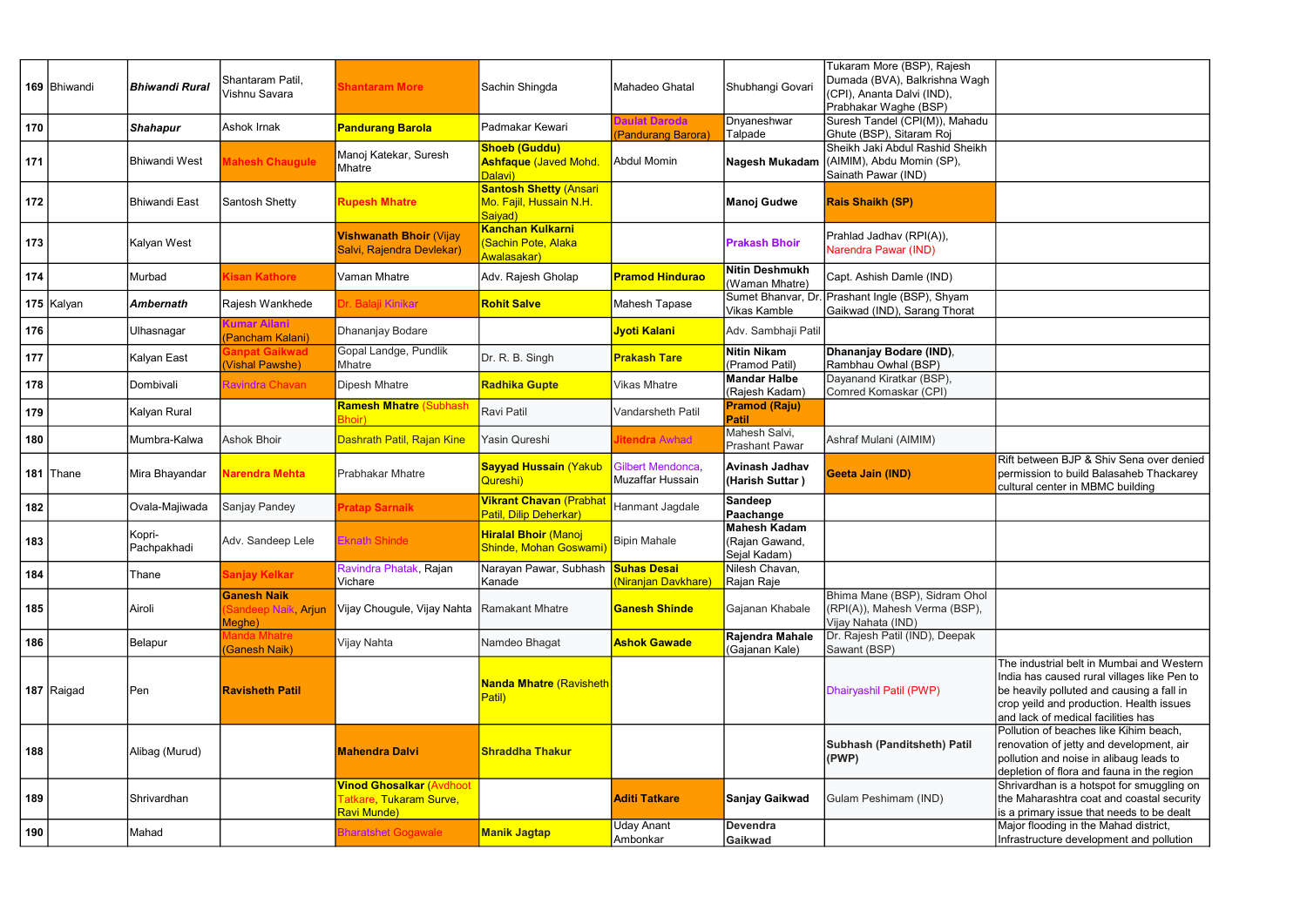|   | Water Shortage and development of<br>tourism in the region |
|---|------------------------------------------------------------|
|   | Power Outages                                              |
|   |                                                            |
|   |                                                            |
|   |                                                            |
|   |                                                            |
|   |                                                            |
|   |                                                            |
|   |                                                            |
|   |                                                            |
|   |                                                            |
|   |                                                            |
|   |                                                            |
| j |                                                            |
| , |                                                            |
|   |                                                            |
|   |                                                            |
|   | Water shortage, Sugar prices                               |
|   |                                                            |
|   |                                                            |
|   |                                                            |
|   |                                                            |
|   |                                                            |
|   |                                                            |
|   |                                                            |
|   |                                                            |
|   |                                                            |
|   |                                                            |
|   |                                                            |
|   |                                                            |
|   |                                                            |
| n |                                                            |
|   |                                                            |

| 191              |                | Dapoli                    | <b>Kedar Sathe</b>                                         | Yogesh Kadam (Suryakant<br>Dalvi)                       | Vijay Bhosale                                                         | Sanjay Kadam                                       | Santosh Shirke                                       | Shashikant Dhadave (IND)                                                                                                   | Water Shortage and development of<br>tourism in the region |
|------------------|----------------|---------------------------|------------------------------------------------------------|---------------------------------------------------------|-----------------------------------------------------------------------|----------------------------------------------------|------------------------------------------------------|----------------------------------------------------------------------------------------------------------------------------|------------------------------------------------------------|
| 192              |                | Guhagar                   | Dr. Vinay Shridhar                                         | <b>Bhaskar Jadhav (Ramdas</b><br>Kadam)                 |                                                                       | <b>Sahadev Betkar</b>                              | Ganesh Kadam                                         |                                                                                                                            | <b>Power Outages</b>                                       |
|                  | $193$ Maval    | Panvel                    | <b>Prashant Thakur</b>                                     |                                                         |                                                                       |                                                    |                                                      | Haresh Keni (PWP), (Balaram<br>Patil (PWP), Rajesh Pahalan                                                                 |                                                            |
| 194              |                | Karjat                    |                                                            | <b>Mahendra Thorve</b><br>Devandra Satam)               |                                                                       | Suresh Lad                                         | <b>Samta Bhise</b>                                   | Mahendra Thorve (PWP)                                                                                                      |                                                            |
| 195              |                | Uran                      |                                                            | Manohar Bhoir                                           | Dr. Manish Patil (Shyam<br>Mhatre)                                    |                                                    | <b>Atul Bhagat</b>                                   | <b>Mahesh Baldi (IND)</b>                                                                                                  |                                                            |
| 196              |                | Maval                     | Sanjay (Bala)<br><b>Bhegade</b>                            |                                                         |                                                                       | <b>Sunil Shelke</b><br>(Dnyanoba Alias             |                                                      |                                                                                                                            |                                                            |
| 197              |                | Chinchwad                 | .axman                                                     | Rahul Tanaji Kalate                                     |                                                                       | <b>Prasant Shitole</b>                             |                                                      |                                                                                                                            |                                                            |
| 198              |                | <b>Pimpri</b>             |                                                            | <b>Adv. Gautam Chabukswar</b>                           |                                                                       | <b>Anna Bansode</b><br>(Sulakshana Shilwant        | K.K. Kamble                                          |                                                                                                                            |                                                            |
|                  | $199$ Pune     | Vadgaon Sheri             | <b>Jagdish Mulik</b>                                       | <b>Tingare Vijay</b>                                    |                                                                       | <b>Sunil Tingare</b>                               |                                                      |                                                                                                                            |                                                            |
| 200              |                | Shivajinagar              | <b>Sidharth Shirole</b><br>(Vijay Kale, Vikas<br>Mathkari) | <b>Milind Ekbote</b>                                    | <b>Dattatrey Bahirat</b><br>(Vinayak Nimhan R.<br><b>Roshan Baig)</b> | Anil Bhosale                                       | Suhas Nimhan,<br>Dattatray Pawar,<br>Ranjeet Shirole | Ajay Shinde (BSP), Anjum<br>Inamdar (BMP), Milind Kachi<br>(VBA)                                                           |                                                            |
| 201              |                | Kothrud                   | <b>Chandrakant Dada</b><br>Patil (Medha Kulkarni)          | <b>Chandrakant Mokate</b>                               | <b>Umesh Kandhare</b>                                                 | Devram Dudhane.<br>Baburao Chandere,<br>Anna Joshi | <b>Adv. Kishor</b><br><b>Shinde</b>                  | Arun Gaikwad (BSP), Madhav<br>Dhanve-Patil (PWP), Deepak<br>Mankar (IND), Dr. Abhijit More<br>(AAP), Dilip Syhamdire (VBA) |                                                            |
| 202              |                | Parvati                   | adhuri Misal                                               | Taware Sachin (Anna)                                    |                                                                       | <b>Ashwini Kadam</b>                               |                                                      | Sandeep Sonawane (AAP)                                                                                                     |                                                            |
| 203              |                | Pune<br><b>Cantonment</b> | <b>Sunil Kamble</b>                                        |                                                         | <b>Ramesh Bagawe</b>                                                  |                                                    | Manisha Sarode                                       |                                                                                                                            |                                                            |
| 204              |                | Kasba Peth                | <b>Mukta Tilak, (Girish</b><br>Bapat)                      | <b>Prashant Badhe</b>                                   | <b>Arvind Shinde (Rohit</b><br>Tilak)                                 | Deepak Mankar                                      | Ajay Shinde<br>(Ravindra<br>Dhangekar)               | Suryakant Aandekar (IND), Satish<br>Mohol (BSP), Anis Ahmmad (SP),<br>Milind Kachi (VBA)                                   |                                                            |
|                  | 205 Baramati   | Daund                     | ahul Kul                                                   |                                                         |                                                                       | <b>Ramesh Thorat</b>                               | Sachin Kulthe                                        |                                                                                                                            |                                                            |
| 206              |                | Indapur                   | <b>Harshvardhan Patil</b>                                  |                                                         |                                                                       | Dattatray Bharne                                   |                                                      | Appasaheb Jagdale (Swabhimaan<br>Paksha)                                                                                   | Water shortage, Sugar prices                               |
| 207              |                | Baramati                  | <b>Gopichand Padalkar</b>                                  |                                                         |                                                                       | iit Pawar                                          |                                                      |                                                                                                                            |                                                            |
| 208              |                | Purandar                  |                                                            | <b>/ijaybapu Shivtare</b>                               | Sanjay Jagtap                                                         |                                                    | Umesh Jagtap                                         |                                                                                                                            |                                                            |
| 209              |                | Bhor                      |                                                            | <b>Kuldip Sudam Konde</b>                               | <b>Sangram Thopate</b>                                                |                                                    | Anile Mhatre                                         |                                                                                                                            |                                                            |
| 210              |                | Khadakwasala              | marao Tapkir                                               |                                                         |                                                                       | <b>Sachin Dodake</b>                               | Hiraman Wanjale                                      |                                                                                                                            |                                                            |
|                  | 211 Shirur     | Junnar                    |                                                            | <b>Sharad Sonawane (Ashatai</b><br>Dattatray Buchke)    |                                                                       | <b>Atul Benake</b>                                 | Kailas Narke                                         |                                                                                                                            |                                                            |
| 212              |                | Ambegaon                  |                                                            | <b>Rajaram Bankhele</b><br>Shivajirao Patil, Arun Gire) |                                                                       | Dilip Walse Patil                                  | Vaibhav Bankhele                                     |                                                                                                                            |                                                            |
| $\boxed{213}$    |                | Khed Alandi               |                                                            | <b>Suresh Gore</b>                                      |                                                                       | lip Mohite                                         | Manoj Kharabi                                        |                                                                                                                            |                                                            |
| 214              |                | Shirur                    | <b>Baburao Pacharne</b>                                    |                                                         |                                                                       | shok Pawar                                         |                                                      |                                                                                                                            |                                                            |
| 215              |                | Bhosari                   | <b>Mahesh Landge</b>                                       | Rambhau Ubale                                           |                                                                       |                                                    |                                                      | Vahida Shaikh (SP), (Mahesh)<br>(Dada) (Kisan Landge) (IND),<br>(Vilas Vithoba Lande) (IND),<br>(Shahanwala Sheikh) (VBA)  |                                                            |
| 216              |                | Hadapsar                  | <b>Yogesh Tilekar</b>                                      | Ramchandra Baber                                        |                                                                       | <b>Chetan Tupe</b>                                 |                                                      |                                                                                                                            |                                                            |
|                  | 217 Ahmednagar | Shevgaon                  |                                                            |                                                         |                                                                       | <b>Pratap Dhakne</b>                               |                                                      | Kisam Chavan (VBA)                                                                                                         |                                                            |
| $\overline{218}$ |                | Rahuri                    | <b>Shivajirao Kardile</b>                                  | Dr. Usha Tanpure                                        |                                                                       | <b>Prajakt Tanpure</b>                             |                                                      |                                                                                                                            |                                                            |
| 219              |                | Parner                    |                                                            | Vijayrao Auti                                           |                                                                       | <b>Nilesh Lanke (Sujit</b><br>Patil)               |                                                      |                                                                                                                            |                                                            |
| 220              |                | Ahmednagar City           |                                                            | <b>Anilbhaiya Rathod</b>                                |                                                                       | angram Jagtap                                      |                                                      |                                                                                                                            |                                                            |
| 221              |                | Shrigonda                 | <b>Babanrao Pachpute</b>                                   |                                                         |                                                                       | <b>Ghanshyam Shelar</b><br>(Rahul Jagtap)          |                                                      |                                                                                                                            |                                                            |
| 222              |                | Karjat-Jamkhed            | Prof. Ram Shinde                                           | <b>Bhivrao Khade</b>                                    |                                                                       | <b>Rohit Pawar</b>                                 |                                                      | Arun Jadhav (VBA)                                                                                                          |                                                            |
|                  | $223$ Shirdi   | Akola                     | <b>Vaibhav Pichad</b><br><b>Madhukar Pichad)</b>           | Shankar Talpade                                         |                                                                       | <b>Kiran Lahamte</b>                               |                                                      |                                                                                                                            |                                                            |
| 224              |                | Sangamner                 |                                                            | <b>Ramchandra Navale</b><br>(Mhatarba Aher)             | <b>Vijay (Balasaheb) Thorat</b>                                       |                                                    |                                                      |                                                                                                                            |                                                            |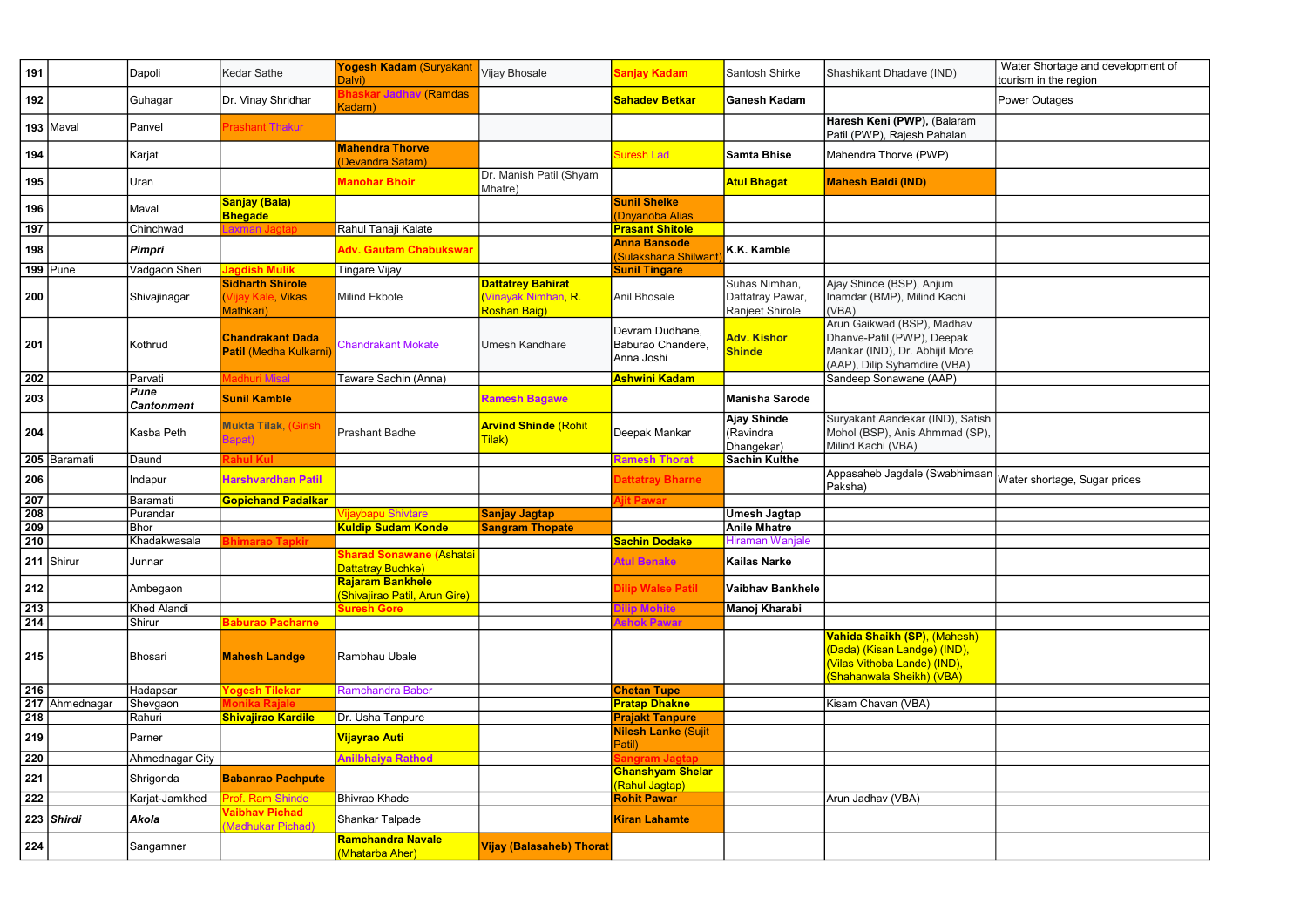| 225 |                          | Shirdi                         | Radhakrishna Vikhe                              | Abhay Patil                                      | <b>Jaganath Thorat</b>                                            |                                                            |                             |                                                                                |
|-----|--------------------------|--------------------------------|-------------------------------------------------|--------------------------------------------------|-------------------------------------------------------------------|------------------------------------------------------------|-----------------------------|--------------------------------------------------------------------------------|
| 226 |                          | Kopargaon                      | <b>Snehalata Kolhe</b>                          | Aashutosh Kale                                   |                                                                   | <b>Ashutosh Kale</b>                                       |                             | Ashok Gaikwad (VBA)                                                            |
| 227 |                          | <b>Shrirampur</b>              | Rajaram Wakchaure                               |                                                  | <b>Lahu Kanade</b><br>(Bhausaheb Kamble)                          |                                                            | <b>Bausaheb Nagrale</b>     |                                                                                |
| 228 |                          | Nevasa                         | <b>Balasaheb Murkute</b>                        |                                                  |                                                                   |                                                            |                             | <b>Shankarrao Gadakh (KTSP)</b>                                                |
|     | $229$ Beed               | Gevrai                         | <b>Adv. Laxman Pawa</b> i                       |                                                  |                                                                   | Vijaysinh Pandit                                           | <b>Vaibhav Kakde</b>        |                                                                                |
| 230 |                          | Majalgaon                      | <b>Ramesh Adaskar</b><br>(R.T. Deshmukh)        |                                                  |                                                                   | <b>Prakash Solanke</b>                                     |                             |                                                                                |
| 231 |                          | Beed                           | Vinayak Mete                                    | laidutt Kshirsagar                               |                                                                   | <b>Sandip Kshirsagar</b>                                   |                             |                                                                                |
| 232 |                          | Ashti                          | <b>Bhimrao Dhonde</b>                           |                                                  |                                                                   | <b>Balasaheb Ajabe</b><br>(Ramchandra Dhas)                |                             |                                                                                |
| 233 |                          | Kaij / Kej                     | <b>Jamita Mundada</b>                           |                                                  |                                                                   | <b>Prithviraj Sathe</b>                                    |                             |                                                                                |
| 234 |                          | Parli                          | Pankaja Munde                                   |                                                  |                                                                   | <b>Dhananjay Munde</b>                                     |                             |                                                                                |
| 235 | Osmanabad /<br>Dharashiv | Ausa                           | <b>Abhimanyu Pawar</b>                          | Dinkar Mane                                      | <u> Basavraj Patil</u>                                            |                                                            | <b>Shivkumar</b><br>Nagrane | Sudhirshankar Potdar (VBA)                                                     |
| 236 |                          | Umarga                         |                                                 | <b>Gyanraj Chougule</b>                          | <b>Dilip Bhalerao (Kisan</b><br>Kamble)                           |                                                            | <b>Jalinder Kokne</b>       |                                                                                |
| 237 |                          | Tuljapur                       | <b>Rana Jagjitsinh Patil</b>                    |                                                  | <b>Madhukarrao Chavan</b>                                         | Vishwanathrao Gore                                         | <b>Prashant Navgire</b>     |                                                                                |
| 238 |                          | Osmanabad                      |                                                 | Kailas Ghadge Patil<br>(Omprakash Rajenimbalkar) |                                                                   | <mark>Sanjay Nimbalkar</mark>                              |                             |                                                                                |
| 239 |                          | Paranda                        |                                                 | <b>Tanaji Jaywant Sawant</b><br>(Raosaheb Patil) |                                                                   | <b>Rahul Mote</b>                                          |                             |                                                                                |
| 240 |                          | Barshi                         |                                                 | <b>Atul Itakar (Dilip Sopal)</b>                 |                                                                   | <b>Makrand Nimbalkar</b>                                   | Nagesh Chawan               | <b>Rajendra Raut (IND)</b>                                                     |
|     |                          |                                |                                                 | <b>Mukteshwar Dhondge</b>                        |                                                                   |                                                            |                             |                                                                                |
|     | 241   Latur              | Loha                           |                                                 | Govindrao Chikhalikar)                           |                                                                   | Ganeshrao Dhonde                                           |                             | <b>Shyamsundar Shinde (PWP)</b>                                                |
| 242 |                          | Latur Rural                    | Ramesh Karad                                    | <b>Ravi Deshmukh</b>                             | <b>Dhiraj Deshmukh</b><br>(Shrirangrao Bhise,<br>Vaijnath Shinde) |                                                            | Arjun Vaghmare              |                                                                                |
| 243 |                          | Latur City                     | <b>Shailesh Lahoti</b>                          | Shripad Kulkarni                                 | Amit Deshmukh                                                     | Murtujkhan Pathan                                          |                             | Raghunath Bansode (BSP),<br>Kayyumkhan Pathan (BSP),<br>Maniyar Rajasaab (VBA) |
| 244 |                          | Ahmadpur /<br>Ahmedpur         | <b>Vinayak Jadhav Patil</b>                     |                                                  |                                                                   | <b>Babasaheb Patil</b>                                     |                             | Vinayak Jadhav (IND), Babasaheb<br>Patil (RSPS)                                |
| 245 |                          | <b>Udgir</b>                   | Dr. Anil Kamble                                 |                                                  |                                                                   | <b>Sanjay Bansode</b>                                      |                             |                                                                                |
| 246 |                          | Nilanga                        | Sambhaji Patil<br>lilangekar                    |                                                  | <b>Ashok Nilangekar</b>                                           |                                                            |                             |                                                                                |
|     | 247 Solapur              | <b>Mohol</b>                   |                                                 | Dattatraya Kshirsagar,<br><b>Dadasaheb Pawar</b> |                                                                   | <b>Yashwant Mane</b><br>(Ramesh Kadam,<br>Dhobale Kondiba) |                             |                                                                                |
| 248 |                          | Solapur City<br>North          | <b>/ijaykumar Deshmukh</b>                      |                                                  |                                                                   | <b>Manohar Sapate</b><br>(Mahesh Gadekar)                  |                             |                                                                                |
| 249 |                          | <b>Solapur City</b><br>Central |                                                 | <b>Dilip Mane</b>                                | Praniti Shinde                                                    |                                                            |                             |                                                                                |
| 250 |                          | Akkalkot                       | <b>Sachin Kalyanshetti</b><br>(Malakappa Patil) |                                                  | <b>Siddharam Mhetre</b>                                           |                                                            | <b>Mudhkar Jadhav</b>       |                                                                                |
| 251 |                          | Solapur South                  | Subhash Deshmukh                                |                                                  | <b>Moulabi Sayeed (Dilip</b><br><b>Brahmdev Mane)</b>             |                                                            |                             |                                                                                |
| 252 |                          | Pandharpur                     | Ramchandra<br><b>Paricharak</b>                 |                                                  | Kalunge Shivajirao Bajirao<br>(Tukaram Bhalake)                   | <b>Bharat Bhalke</b>                                       |                             | Paricharak Shailendra Alias<br>Prashant Prabhakar (SWP)                        |
|     | $253$ Madha              | Karmala                        |                                                 | Rashmi Bagal (Narayan<br>Patil)                  |                                                                   | <mark>Sanjay Patil</mark>                                  |                             | Sanjaymama Shinde (IND)                                                        |
| 254 |                          | Madha                          |                                                 | <b>Shivlal Kokate</b>                            | Vasantrao Kale                                                    | abandada Shinde                                            |                             |                                                                                |
| 255 |                          | Sangole                        |                                                 | <b>Adv. Shahajibapu Patil</b>                    |                                                                   | <b>Dipakrao Salunkhe</b>                                   | Jaywant Bagade              | <b>Aniket Chandrakant Deshmukh</b><br>(PWP)                                    |
| 256 |                          | <b>Malshiras</b>               | <b>Ram Satpute</b>                              |                                                  |                                                                   | <b>Uttamrao Jankar</b><br>(Hanumant Dolas)                 | <b>Manisha Karche</b>       | Dr Vivek Gujjar (RPI A),<br>Khandagale Anant Jaykumar                          |
| 257 |                          | <b>Phaltan</b>                 | <b>Digambar Agawane</b>                         | Dr. Nandkumar Tasgaonkar Digambar Aagavane       |                                                                   | <b>Dipak Chavan</b>                                        |                             | Popatrao Kakade (SWP), Prof.<br>Dadasaheb Gaikwad (BSP)                        |

| $\overline{b}$ |  |
|----------------|--|
|                |  |
|                |  |
|                |  |
|                |  |
|                |  |
|                |  |
|                |  |
|                |  |
|                |  |
|                |  |
|                |  |
|                |  |
|                |  |
|                |  |
|                |  |
|                |  |